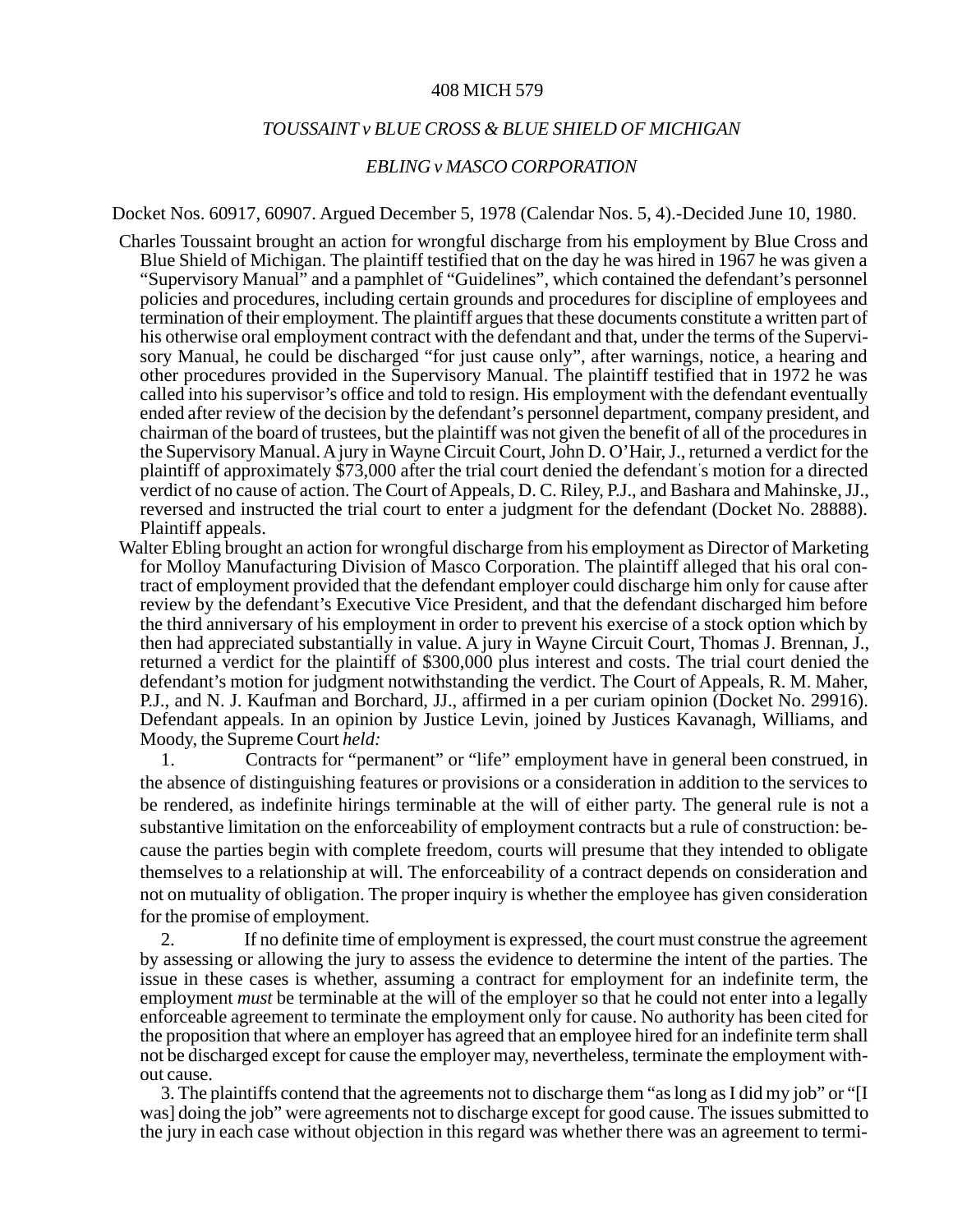nate employment only for good cause and whether the employee had been discharged for good cause. In the light of the verdicts for the plaintiffs, the analysis must proceed on the basis that the contract provided that the employee would not be discharged except for good cause. There is no reason an employment contract which does not have a definite term—the term is " indefinite"—cannot legally provide job security. When a prospective employee inquires about job security and the employer agrees that the employee shall be employed as long as he does his job, a fair construction is that the employer has agreed to give up his right to discharge at will without assigning cause and may only discharge for cause (good or just cause). The result is that such an employee, if discharged without good or just cause, may maintain an action for wrongful discharge.

4. Where the employment is for a definite term it is implied, if not expressed, that the employee cannot be discharged except for good cause, and collective bargaining agreements often provide that discharge shall be only for good or just cause. There is thus no public policy against providing job security or prohibiting an employer from agreeing not to discharge employees except for good or just cause. That being the case, there is no reason that such a provision in a contract having no definite term of employment with a single employee should necessarily be unenforceable and should be regarded, in effect, as being against public policy and beyond the power of the employer to contract. The plaintiffs were hired for responsible positions, and they negotiated specifically with regard to job security with the persons who did the interviewing and hiring. If the defendant employers had desired, they could have established a company policy of requiring prospective employees to acknowledge that they served at the will or pleasure of the company and thus have avoided the misunderstandings that generated this litigation.

5. Plaintiff Toussaint's testimony was sufficient to create a question of fact for the jury whether there was a mutual understanding that it was company policy not to discharge an employee as long as he did his job (discharge for just cause only), and that this policy, expressed in documents which Toussaint asserted were handed to him when he was hired, would apply to him as to other Blue Cross employees. However, the conclusion that the jury could properly find that the employer's policy manual created contractual rights does not rest solely on the plaintiff's testimony concerning his conversation with the executive who interviewed and hired him. An employer may choose to establish personnel policies or practices and make them known to its employees, presumably to enhance the employment relationship. No pre-employment negotiations need take place and the parties' minds need not meet on the subject; nor does it matter that the employee knows nothing of the particulars of the employer's policies and practices or that the employer may change them unilaterally. It is enough that the employer chooses, presumably in its own interest, to create an environment in which the employee believes that, whatever the personnel policies and practices, they are established and official at a given time, purport to be fair, and are applied consistently and uniformly to each employee. The employer has then created a situation instinct with an obligation.

6. Blue Cross offered no evidence that the supervisory manual and guidelines are not what they purport to be, statements of company policy on the subjects there addressed, including discipline and termination. The manual by its terms purports to apply to all employees who have completed a probationary period. The inference that the policies and procedures applied to Toussaint is supported by his testimony that he was handed the manual in the course of a conversation in which he inquired about job security.

7. Although Toussaint's employment was for an indefinite term, the jury could find that the relationship was not terminable at the will of Blue Cross. Blue Cross had established a company policy to discharge for just cause only, pursuant to certain procedures, had made that policy and the procedures known to Toussaint, and had thereby committed itself to discharge him only for just cause in compliance with the procedures. There were thus, on this separate basis alone, special circumstances sufficient to overcome the presumptive construction that the contract was terminable at will.

8. A right to continued employment absent cause for discharge may, because of the employer's stated policies and established procedures, be enforceable in contract, as are rights to bonuses, pensions and other forms of compensation under Michigan law, where the employer contemplated mutual adherence to stated company policies and goals and derived benefits from a cooperative and loyal work force. An employer who establishes no personnel policies instills no reasonable expectations of performance, and employers can make known to their employees that personnel policies are subject to unilateral changes by the employer, so that the employees would have no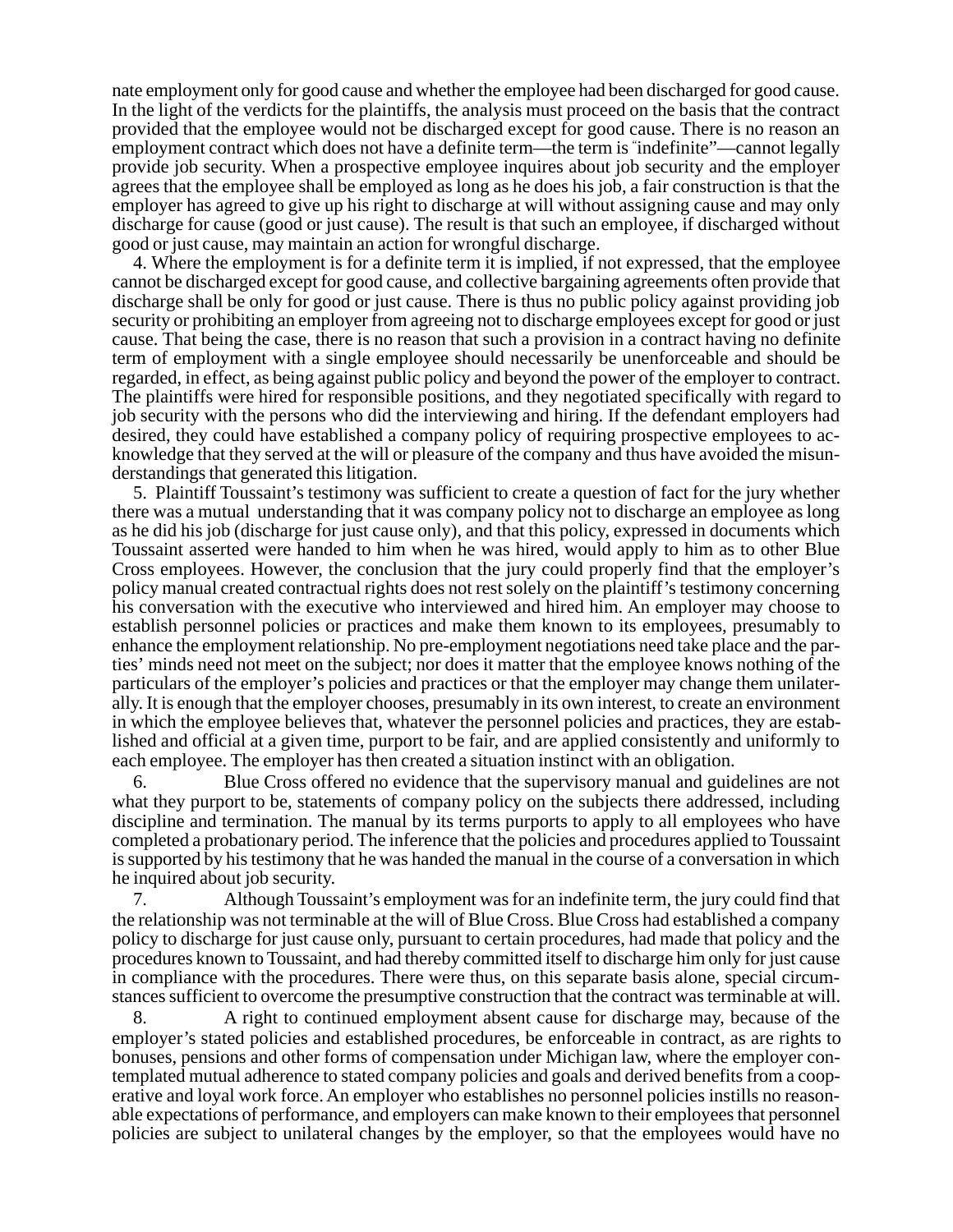legitimate expectation that any particular policy will remain in force. Employees could, however, legitimately expect that policies in force at any given time will be uniformly applied to all; if there is in effect a policy to dismiss for cause only, the employer may not depart from that policy at whim simply because it was under no obligation to institute the policy in the first place. Having announced the policy, presumably with a view to obtaining the benefits of its effect on employees' attitudes and behavior, the employer may not treat its promise as illusory.

9. The question whether the terminations of the plaintiffs' employment was in breach of the contract, i.e., whether the terminations were for cause and in compliance with the defendants' procedures, was also one for the jury. A declaration that the employee was discharged for unsatisfactory work is subject to judicial review: the jury may decide whether the employee was, in fact, discharged for unsatisfactory work. The promise to terminate employment for cause only would be illusory if the employer is permitted to be the sole judge and final arbiter of the propriety of the discharge. There must be some review of the employer's decision if the "cause" contract is to be distinguished from the "satisfaction" contract. The factual issues for the jury will differ in each case depending upon the specific cause the employer asserts for the discharge. However, the jury is always permitted to determine the employer's true reason for discharging the employee. In addition, the jury should, where such a promise was made, decide whether the employee was discharged for good cause. In so doing, it should be permitted to decide whether the reason for discharge amounts to good cause: Is it the kind of thing that justifies terminating the employment relation? Does it demonstrate that the employee was no longer doing the job?

10. An employer which enters into a "cause" contract must be permitted to establish its own standards for job performance and dismiss employees for failure to adhere to those standards although another employer or the jury might have established lower standards. An employer who agrees to discharge only for cause need not lower its standard of performance. The employer has promised employment only so long as the employee does the job required by the employment contract. The employer' s standard of performance can be made part of that contract. Breach of the employer's uniformly applied rules is a breach of the contract and cause for discharge. In such a case, the question for the jury is whether the employer actually had a rule or policy and whether the employee was discharged for violating it. An employer who only selectively enforces rules or policies may not rely on the principle that a breach of a rule is a breach of the contract, there being in practice no real rule. An employee discharged for violating a selectively enforced rule or policy would be permitted to have the jury assess whether his violation of the rule or policy amounted to good cause. Rules and policies uniformly applied are, however, as much a part of the "common law of the job" and a part of the employment contract as a promise to discharge only for cause. In addition, the employer could avoid the perils of an assessment by the jury by providing for an alternative method of resolution of disputes. A written agreement, for a definite or indefinite term, to discharge only for cause could, for example, provide for binding arbitration on the issues of cause and damages.

The decision of the Court of Appeals is reversed in *Toussaint,* and the matter is remanded to the Wayne Circuit Court with instruction to reinstate the verdict. The decision of the Court of Appeals is affirmed in *Ebling.*

Justice Ryan, joined by Chief Justice Coleman and Justice Fitzgerald, wrote an opinion to affirm the decision of the Court of Appeals in *Ebling,* and a separate opinion to affirm the decision of the Court of Appeals in *Toussaint.* As to *Ebling,* Justice Ryan wrote:

1. The general rule is that, in the absence of distinguishing features or provisions, or consideration in addition to the services to be rendered, contracts for life or permanent employment are indefinite hirings which are terminable at the will of either party. Sufficient consideration flowing to the employer from the employee is an indispensable requisite to the enforceability of the employer's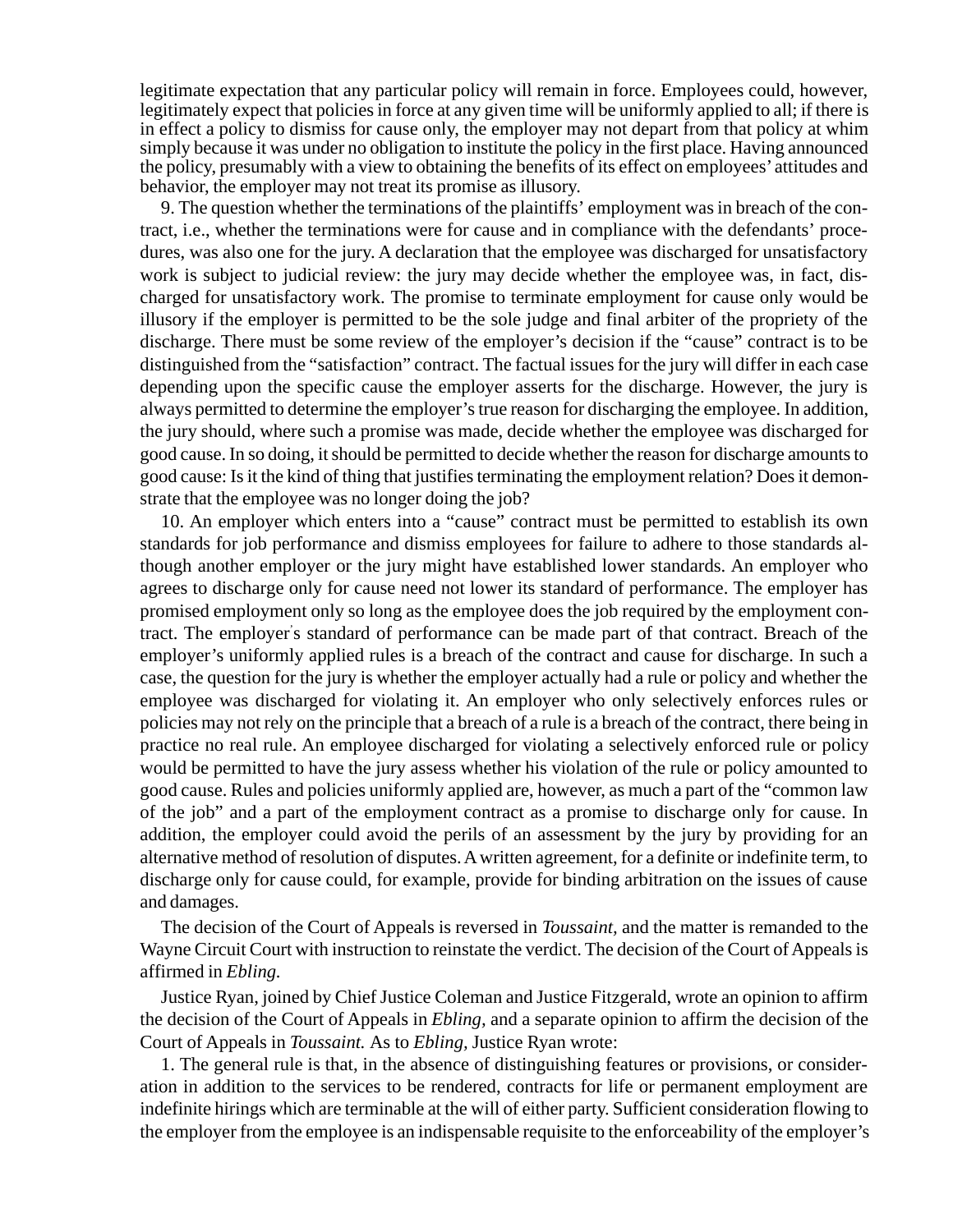promise of secure employment. However, the argument that the employee's promise to work is illusory in that it does not legally limit his future action and that there is therefore no mutuality of obligation, although it has validity with respect to bilateral contracts, does not apply to the typical employment contract and, in particular, to the agreement in this case.

2. The typical employment agreement is unilateral. Generally, the employer makes an offer or promise which the employee accepts by performing the act upon which the promise is expressly or impliedly based. The employer' s promise constitutes, in essence, the terms of the employment agreement; the employee' s action or forbearance in reliance upon the employer's promise constitutes sufficient consideration to make the promise legally binding. In such circumstances, there is no contractual requirement that the promisee do more than perform the act upon which the promise is predicated in order to legally obligate the promisor. Consequently, the enforceability of the employer's promise is not limited to those cases in which the employee provides some consideration in addition to the service to be rendered.

3. Courts generally construe the term "permanent" or "lifetime" employment to mean that the employment shall be of a steady rather than a temporary nature, and shall continue indefinitely until one of the parties wishes to sever the relationship. The relationship is said to be terminable at the will of either party. However, there are two exceptions to the general rule. First, where an employee gives additional consideration in exchange for his employment and employment security, that fact supports a conclusion that the parties intended an employment relationship in which the employer had relinquished his unfettered discretionary right to terminate the employment at will. Second, where the employment agreement includes some distinguishing feature or provision to preclude the construction of employment at will, *e.g.,* a collective bargaining agreement with a provision that an employee shall be discharged only for cause, the employer's freedom to terminate the service is limited by the contract. The second exception also applies to oral employment contracts with distinguishing features or provisions which limit the employer's freedom to terminate the employee's service.

4. The testimony in this case made an issue for the jury on whether the parties made an oral contract which included the distinguishing feature or provision that the plaintiff's employment was not terminable at will but only for cause. The parties do not disagree that the oral contract of employment included provisions for the plaintiff's participation in a stock option plan after the third anniversary of the commencement of his employment. The plaintiff testified that the terms of the contract were that if his supervisor found his performance unsatisfactory, the defendant could terminate his employment only if its Executive Vice President personally reviewed the plaintiff's performance, he was given a chance to correct the things his supervisor found unsatisfactory, and the Executive Vice President concluded thereafter that the plaintiff was not "doing the job". The trial court properly instructed the jury that it was required to decide whether such distinguishing features or provisions were part of the agreement between the parties, and whether they amounted to an agreement to discharge the plaintiff only for cause; determination of the terms of the employment contract was for the jury, not for the court, to decide. The jury answered in the plaintiff's favor, as it was free to do in the light of the evidence.

5. Whether the plaintiff's services were satisfactorily performed, *i.e.,* whether there existed "cause" to discharge him, is to be determined by the defendant employer, not by the jury. However, the jury may address the claim that dissatisfaction expressed by the employer is insincere, in bad faith, dishonest, or fraudulently claimed by the defendant as a subterfuge. The plaintiff alleged that the defendant's real purpose in terminating his employment prior to the third anniversary was to prevent him from exercising his stock option. Sufficient evidence was introduced to permit the jury to infer, if it believed the evidence, that the defendant's decision to discharge the plaintiff was not for cause or because he was not "doing the job". The evidence, taken in a light most favorable to the plaintiff, shows that a bargained-for term of the employment contract was a limitation on the right to discharge the plaintiff at will.

As to *Toussaint,* Justice Ryan wrote:

1. The only direct evidence bearing on the plaintiff's claim that the defendant's Supervisory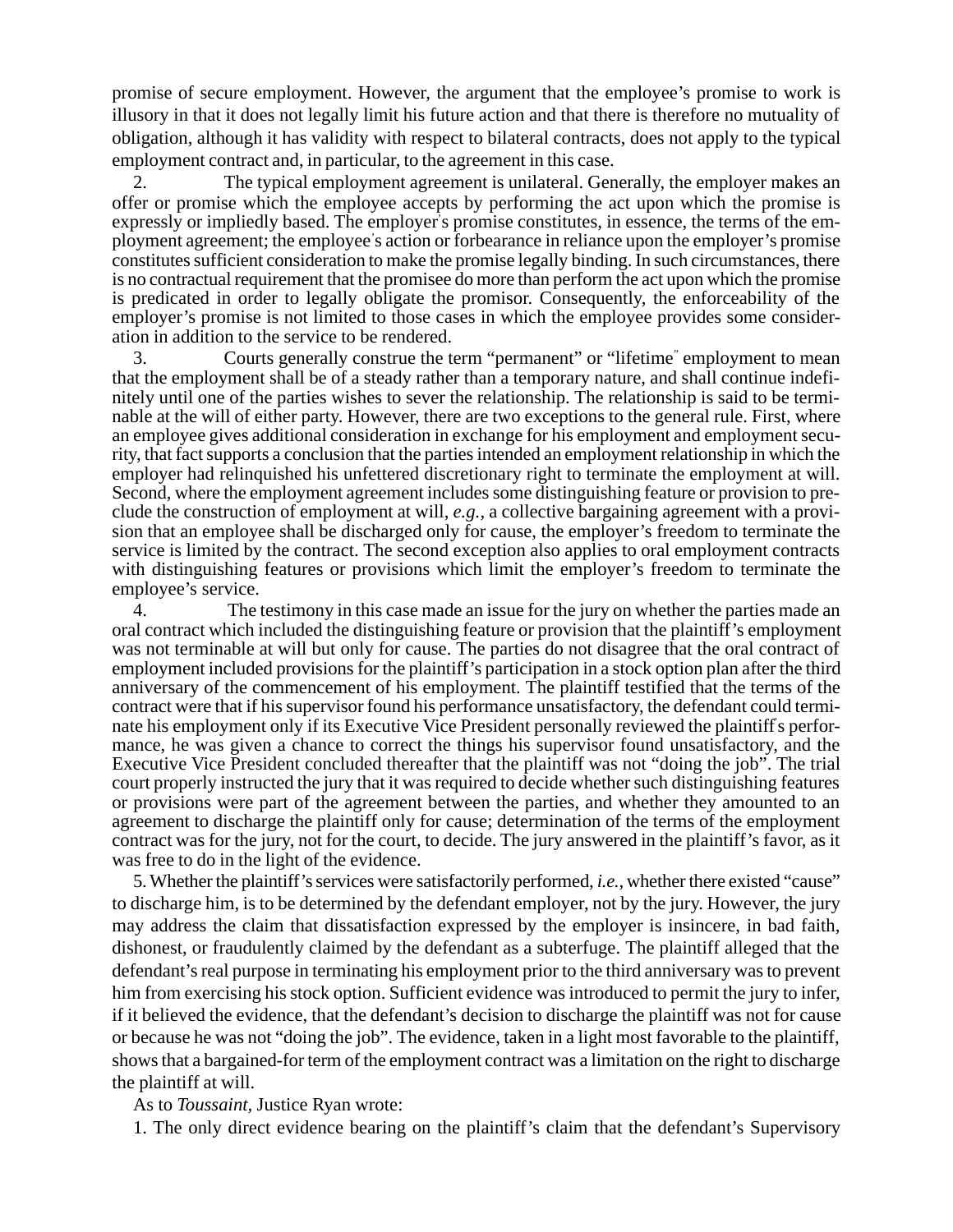Manual and Guidelines constituted the written portion of the plaintiff's employment contract was the plaintiff's testimony that he was given the documents when he was hired and that he "felt" they were a part of his employment contract. Nowhere in the documents is there a reference to the plaintiff, his specific job, or an employment contract of any kind. Neither document is signed by the plaintiff or a representative of the defendant, nor is a place provided for signatures. The manual repeatedly declares that it is a statement of company policy, and pages of the manual are regularly added and deleted by the defendant without notice to any employee. The plaintiff did not learn of its existence until after he was hired, which is in keeping with the testimony of defendant's witnesses that the Supervisory Manual is given to supervisors as an aid in supervising their subordinate employees, and not as declaring the terms of an employment contract. Although circumstances could exist in which an employer's written policies might be incorporated by reference into an oral employment contract, the record in this case is wholly devoid of evidence to justify a conclusion that the parties agreed that the Supervisory Manual would become a part of the plaintiff's employment contract.

2. The defendant's manual of personnel policies cannot become its employment contract with some or all of its employees by the company's inadvertence and inattention, or by accident. The question whether a contract has been made, and what are its terms, is for the jury, but the question cannot be put to the jury unless there is some evidence from which a reasonable juror would be warranted in finding a contract. An examination of the record in this case, made in the light most favorable to the plaintiff, does not show any evidence whatever from which a jury was free to conclude that the parties agreed, expressly or by implication, that the defendant's Supervisory Manual or Guidelines would be included in the plaintiff's employment contract.

3. Employment contracts, like other binding agreements are the product of informed understanding and mutual assent. The relationship is a product of a meeting of the minds expressed by some offer by one to employ, or to work for, the other, and an acceptance of the offer. Nothing in the evidence in this case establishes that the trier of fact was entitled to conclude that there was a meeting of the minds on whether the defendant's Supervisory Manual and Guidelines would constitute terms of the plaintiff's employment contract. The cases which the plaintiff cites on this issue are inapposite because they concern ancillary obligations of an employer to pay bonus and pension benefits, based on a theory of promissory estoppel, rather than limitations on the employer's right to discharge the plaintiff from his employment. The plaintiff in this case has not pleaded a claim of promissory estoppel, but, even if he had, the record is without evidence that the plaintiff relied on any statements contained in the Supervisory Manual and Guidelines concerning the duration of his employment, notice of termination, or warnings prior to termination as an inducement to accept employment with the defendant or to remain there.

4. The record in this case only shows an oral employment contract for permanent service of an unspecified duration. In the absence of distinguishing features or provisions, or special consideration from the employee, such hirings are generally regarded as indefinite hirings terminable at the will of either party. The plaintiff does not claim that his discharge from employment was for reasons of bad faith, malice, or retaliation, or for his refusing to do that which public policy forbids or condemns; nor is there any evidence in the record to suggest that this is such a case. Neither is this a case in which an employee relied on his substantial longevity of employment to claim that an employer cannot terminate a long-term employment contract without cause. Here the employment relationship lasted for five years, and the plaintiff relies upon a claim of an express contract that his discharge from his employment would be only for just cause. The plaintiff has failed to present a prima facie case in support of his claim. Therefore, the trial court erred in denying the defendant's motion for a directed verdict of no cause of action.

79 Mich App 429; 262 NW2d 848 (1977) reversed.

79 Mich App 531; 261 NW2d 74 (1977) affirmed.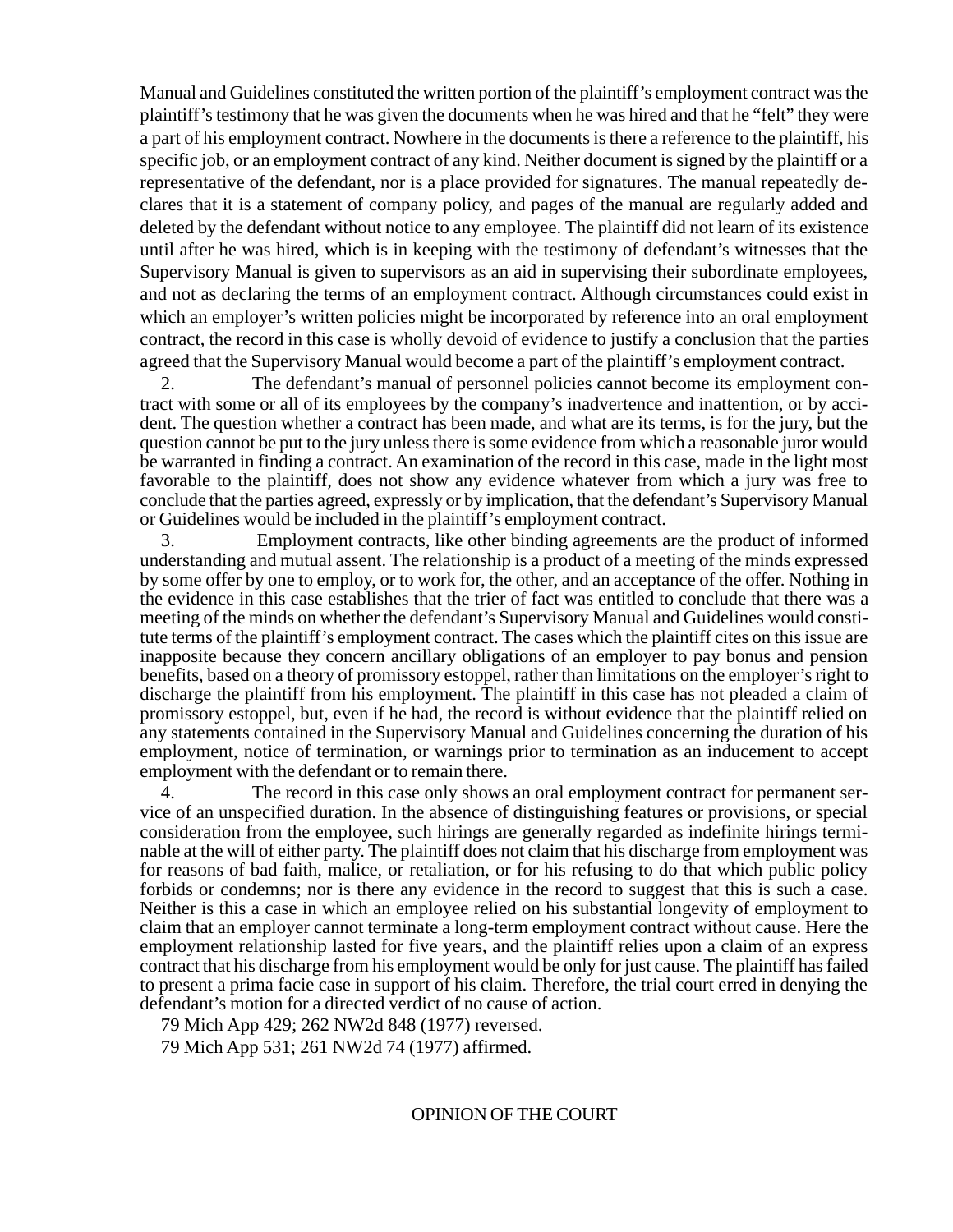- 1. MASTER AND SERVANT EMPLOYMENT CONTRACTS CONSTRUCTION TERMI-NATION.
- Contracts for "permanent" or "life" employment have, in general, been construed in the absence of distinguishing features or provisions or a consideration in addition to the services to be rendered, as indefinite hirings, terminable at the will of either party; the general rule is not, however, a substantive limitation on the enforceability of employment contracts but merely a rule of construction.
- 2. MASTER AND SERVANT EMPLOYMENT CONTRACTS ENFORCEABILITY MUTU-ALITY.
- The enforceability of an employment contract depends on whether the employee has given consideration for the employer's promise of employment, not the mutuality of obligation.
- 3. MASTER AND SERVANT EMPLOYMENT CONTRACTS CONSTRUCTION TERMI-NATION.
- A court will presume that the parties to an employment contract intended to obligate themselves to a relationship at will because the parties begin with complete freedom; if no definite time of employment is expressed, the court must construe the agreement by assessing or allowing the jury to assess the evidence to determine the intent of the parties.
- 4. MASTER AND SERVANT EMPLOYMENT CONTRACTS TERMS OF EMPLOYMENT WRONGFUL DISCHARGE — ACTIONS.
- An employee who is discharged without good or just cause may maintain an action for wrongful discharge where the employee, although employed for an indefinite term, inquires prospectively about job security, and the employer agrees that the employment shall be as long as the employee "does the job"; a fair construction of the employment contract is that the employer has given up his right to discharge the employee at will without assigning cause and may only discharge for cause (good or just cause).
- 5. MASTER AND SERVANT EMPLOYMENT CONTRACTS TERMS OF EMPLOYMENT SECURITY — PUBLIC POLICY.
- There is no public policy against providing job security or prohibiting an employer from agreeing not to discharge employees except for good or just cause; thus there is no reason that such a provision in a contract for an indefinite term of employment with a single employee should necessarily be unenforceable and be regarded, in effect, as being against public policy and beyond the power of the employer to contract.
- 6. MASTER AND SERVANT EMPLOYMENT CONTRACTS TERMS OF EMPLOYMENT WRONGFUL DISCHARGE — PERSONNEL POLICY — QUESTION OF FACT.
- Testimony by the plaintiff was sufficient to create questions of fact for the jury whether the plaintiff and his employer mutually understood that the employer had a company policy to discharge for just cause only and whether the policy applied to the particular employee where the employee asserted that he was handed the employer's "Supervisory Manual" and "Guidelines" in response to a question about job security when he was hired, the employer offered no evidence that the documents were not what they purported to be, statements of company policy on the subjects there addressed, including discipline and termination of employment, and the manual by its terms purported to apply to all employees who had completed a probationary period.
- 7. MASTER AND SERVANT EMPLOYMENT CONTRACTS TERMS OF EMPLOYMENT DISCHARGE — PERSONNEL POLICY.
- There were special circumstances sufficient to permit a jury to find a contract of employment for an indefinite term to be not terminable at the will of the employer where the employer had established a company policy to discharge employees for just cause only, pursuant to certain procedures, had made that policy and the procedures known to the plaintiff, and thereby had committed itself to discharge him only for just cause in compliance with the procedures.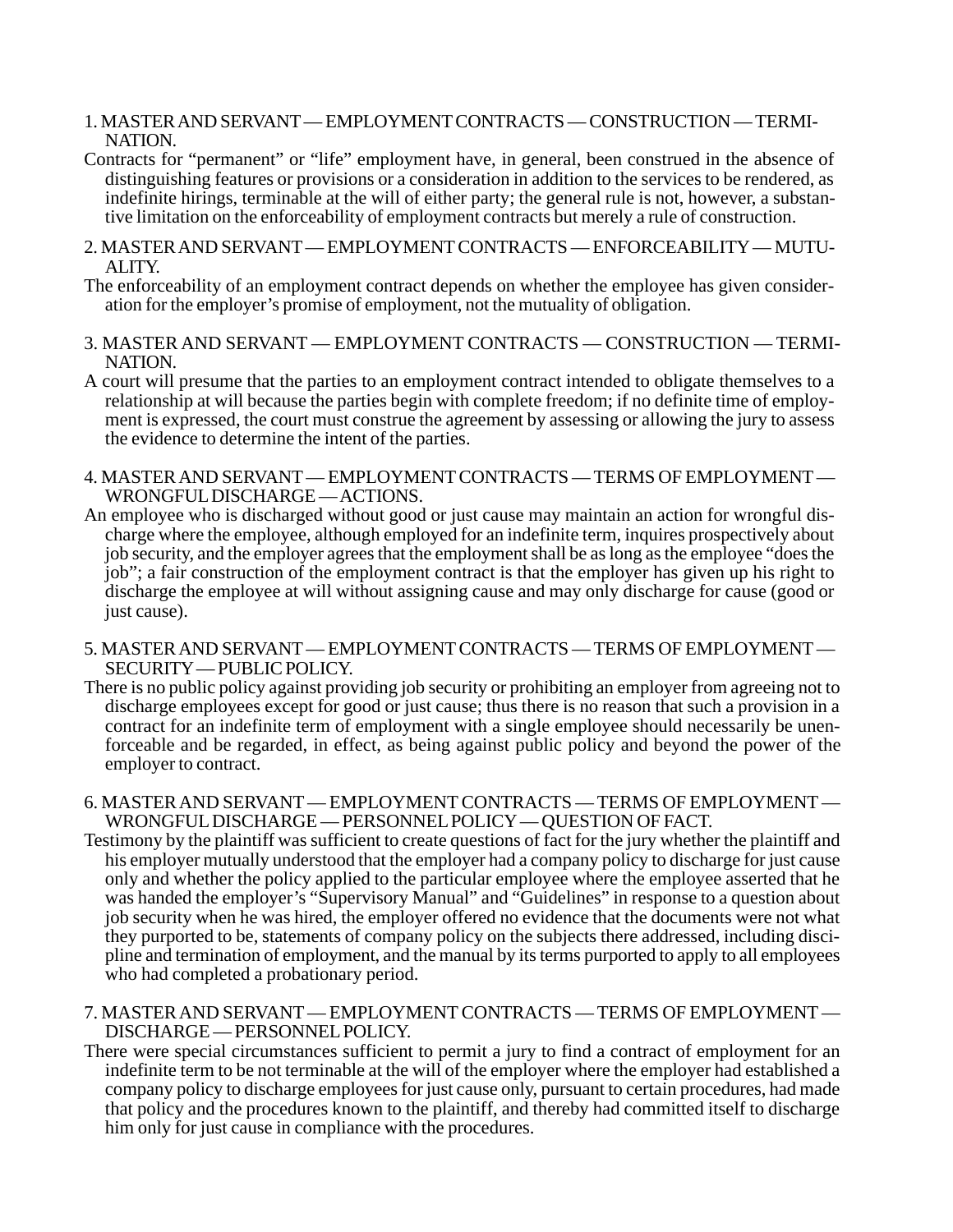#### 8. MASTER AND SERVANT — EMPLOYMENT CONTRACTS — TERMS OF EMPLOYMENT — PERSONNEL POLICY.

Statements by an employer of its personnel policy and procedure can give rise to contractual rights in employees without evidence that the parties mutually agree that the policy statements create contractual rights in the employee where the employer contemplates mutual adherence to the stated policies and thereby derives benefits from a cooperative and loyal work force.

#### 9. MASTER AND SERVANT — EMPLOYMENT CONTRACTS — TERMS OF EMPLOYMENT — DISCHARGE — PERSONNEL POLICY.

The right to continued employment absent cause for termination may, because of the employer's stated policies and established procedures, be enforceable in contract just as are rights so derived to bonuses, pensions and other forms of compensation under Michigan law.

### 10. MASTER AND SERVANT - TERMS OF EMPLOYMENT - PERSONNEL POLICY.

Employees could legitimately expect that statements by an employer of its personnel policy in force at any given time will be uniformly applied to all as a part of the "common law of the job" and a part of the employment contract; if there is in effect a policy to dismiss employees for cause only, the employer may not depart from that policy at whim because, having chosen to announce the policy, presumably with a view to obtaining the benefits of its effect on attitudes and behavior of the employees, the employer may not treat its promise as illusory.

### 11. MASTER AND SERVANT — EMPLOYMENT CONTRACTS — TERMS OF EMPLOY-MENT — WRONGFUL DISCHARGE — QUESTION OF FACT.

A declaration by an employer that an employment relation was terminated for unsatisfactory work is subject to judicial review where the employer promises to terminate employment for cause only; the jury should decide whether the employee was, in fact, discharged for unsatisfactory work, because the promise to terminate employment for cause only would be illusory if the employer is permitted to be the sole judge and final arbiter of the propriety of the discharge and there must be some review of the employer's decision if the "cause" employment contract is to be distinguished from the "satisfaction" contract.

## 12. MASTER AND SERVANT — TERMS OF EMPLOYMENT — STANDARD OF PERFORMANCE.

An employer which enters into a contract to terminate employment for cause only must be permitted to establish its own standards for performance of the job and to dismiss employees for failure to adhere to those standards although another employer, or a jury, might have established lower standards.

## 13. MASTER AND SERVANT — EMPLOYMENT CONTRACTS — TERMS OF EMPLOYMENT — WRONGFUL DISCHARGE — QUESTION OF FACT.

Breach by the employee of the employer's uniformly applied rules of job performance is a breach of the employment contract and cause for discharge where the employer has promised employment only so long as the employee does the job required by the employment contract, and in such a case, the question for the jury is whether the employer actually had a rule or policy and whether the employee was discharged for violating it; however, an employer who only selectively enforces rules or policies may not rely on the principle that a breach of a rule is a breach of the contract, there being in practice no rule, and an employee discharged for violating such a selectively enforced rule should be permitted to have the jury assess whether his violation amounted to "cause".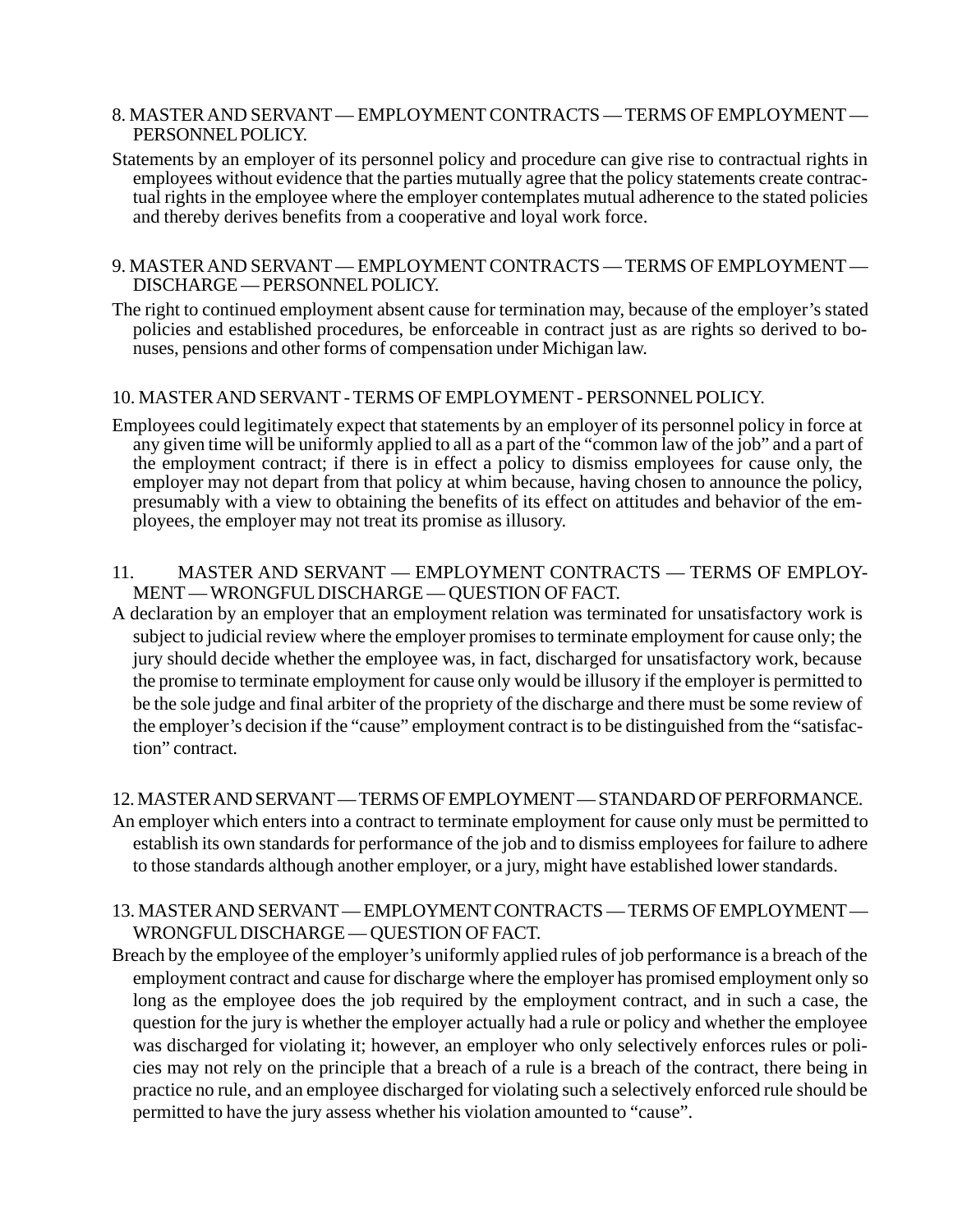### SEPARATE OPINION BY RYAN, J.

# 14. MASTER AND SERVANT — EMPLOYMENT CONTRACTS — TERMINATION.

*The general rule is that contracts for life or permanent employment are indefinite hirings which are terminable at the will of either party, in the absence of distinguishing features or provisions of the contract, or consideration in addition to the services to be rendered.*

# 15. MASTER AND SERVANT — EMPLOYMENT CONTRACTS — CONSIDERATION.

*Sufficient consideration flowing to the employer from the employee is an indispensable requisite to the enforceability of the employer's promise of security in an employment contract; however, the argument that the employee's promise to work is illusory in that it does not limit his future action and that therefore there is no mutuality of obligation, although it has validity with respect to bilateral contracts, does not apply to the typical employment contract which is a unilateral offer by the employer which the employee accepts by performing the act upon which the promise is expressly or impliedly based.*

# 16. MASTER AND SERVANT — EMPLOYMENT CONTRACTS — CONSIDERATION.

*An employer's offer or promise of employment generally constitutes, in essence, the terms of the employment agreement; the employee' s action or forbearance in reliance upon the employer's promise constitutes sufficient consideration to make the promise legally binding, and there is no contractual requirement that the employee do more than perform the act upon which the promise is predicated in order to legally obligate the promisor.*

## 17. MASTER AND SERVANT — EMPLOYMENT CONTRACTS — CONSIDERATION.

*An employee is not always required to furnish the employer consideration in addition to his services to be rendered in order to restrict the employer's ability to discharge the employee when the contract is for an indefinite term; an employment contract, whether written or oral, which includes some distinguishing feature or provision which precludes a construction of an employment at will shows a mutual intention to limit the employer's unfettered discretion in terminating the employment relationship.*

### 18. MASTER AND SERVANT — EMPLOYMENT CONTRACTS — PERMANENT EMPLOYMENT — WORDS AND PHRASES.

*Courts generally construe the term "permanent" or "lifetime" employment to mean that the employment shall be of a steady rather than a temporary nature, and shall continue indefinitely until one of the parties wishes to sever the relationship; the relationship is said to be terminable at the will of either party.*

## 19. MASTER AND SERVANT — EMPLOYMENT CONTRACTS — TERMS OF EMPLOYMENT — TERMINATION.

*A jury was free to decide that such distinguishing features or provisions were a part of a plaintiff's oral employment contract as to amount to an agreement to discharge the plaintiff from employment only for cause where the plaintiff testified that the terms of the contract were that if his supervisor found his performance unsatisfactory, the defendant could terminate his employment only if its Executive Vice President personally reviewed the plaintiff's performance, he was given a chance to correct the things his supervisor found unsatisfactory, and the Executive Vice President concluded thereafter that the plaintiff was not " doing the job" .*

20. MASTER AND SERVANT — EMPLOYMENT CONTRACTS — TERMINATION. *Whether a plaintiff employee's services were satisfactorily performed under the terms of an employ-*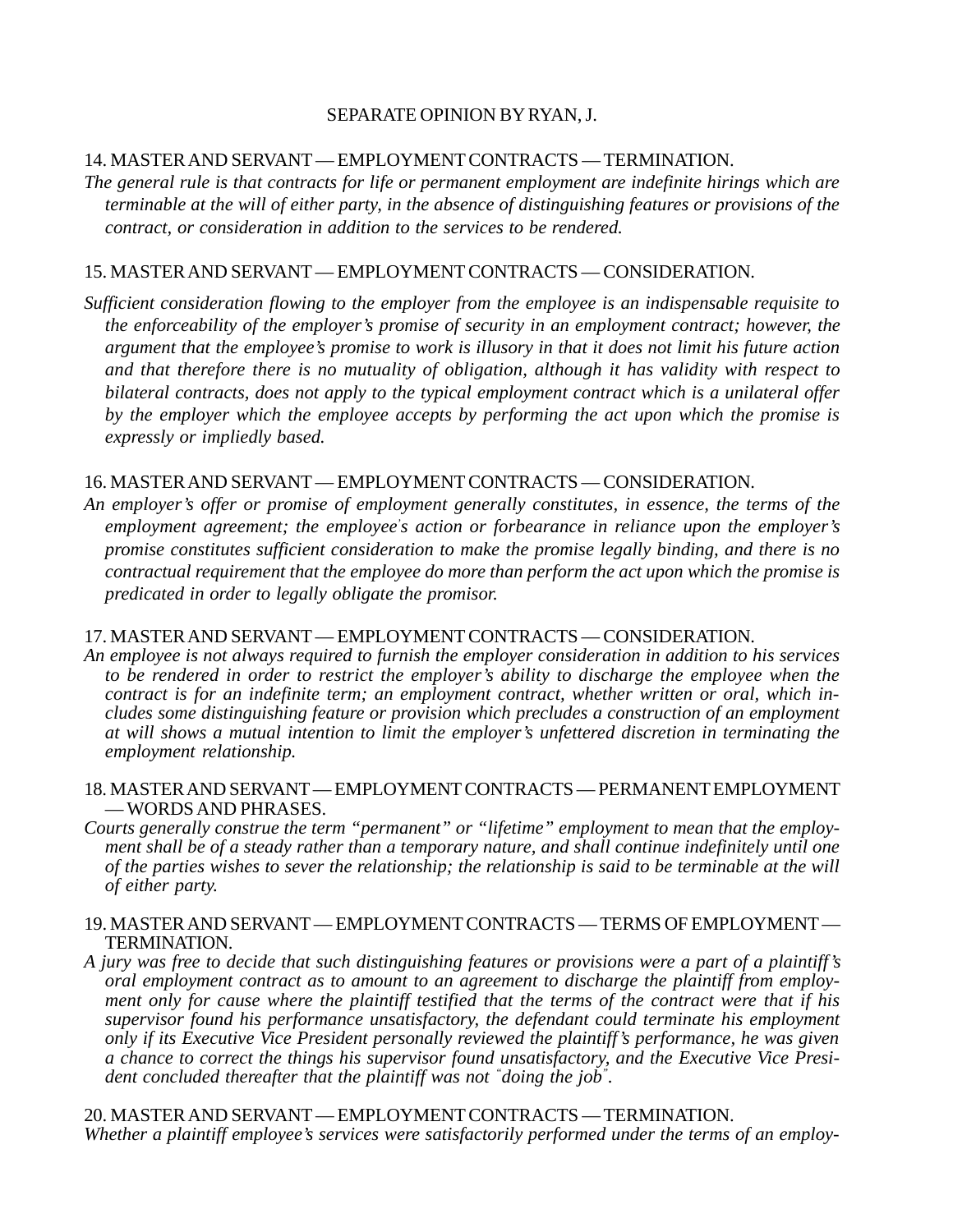*ment agreement to discharge him only for cause, i.e., whether there existed "cause" to discharge him, is to be determined by the defendant employer, not by a jury; however, the jury may address the claim that the dissatisfaction expressed is insincere, in bad faith, dishonest, or fraudulently claimed by the defendant as a subterfuge.*

21. MASTER AND SERVANT — EMPLOYMENT CONTRACTS — WRONGFUL TERMINATION. *Sufficient evidence was introduced to permit a jury to infer, if it believed the evidence, that the defendant employer's decision to discharge the plaintiff from employment was not for cause or because he was not "doing the job" under the terms of the oral employment contract where the plaintiff testified that the defendant's real purpose in terminating his employment, prior to his third anniversary with the defendant, was to prevent him from exercising a stock option on that date which by then had appreciated substantially in value, and that the contractual procedures for reviewing his performance of the job were not followed by the defendant.*

### DISSENTING OPINION BY RYAN, J.

### 22. MASTER AND SERVANT — EMPLOYMENT CONTRACTS — TERMS OF EMPLOYMENT.

*A plaintiff failed to prove a claim that under the terms of certain personnel policies contained in a "Supervisory Manual" and a pamphlet of "Guidelines", which were given to him by his employer as an aid in supervising his subordinate employees, he could be discharged from his oral contract of employment "for just cause only", after warnings, notice, a hearing and other procedures, where the only direct evidence bearing on the claim was the plaintiff's testimony that he was given the documents when he was hired and that he "felt" they were a part of an employment contract, and nothing in the documents would justify a conclusion that the plaintiff and his employer agreed that they would become a written part of his otherwise oral employment contract.*

### 23. MASTER AND SERVANT — EMPLOYMENT CONTRACTS — TERMS OF EMPLOYMENT.

*An employer's manual of personnel policies for the use of its supervisors cannot become part of its oral employment contract with some or all of its employees by the employer*' *s inadvertence and inattention, or by accident; the question whether an employment contract has been made, and what are its terms, is for the jury, but the question cannot be put to the jury unless there is some evidence from which a reasonable juror would be warranted in finding a contract was made.*

### 24. MASTER AND SERVANT — EMPLOYMENT CONTRACTS — OFFER AND ACCEPTANCE.

*Employment contracts, like other binding agreements, are the product of informed understanding and mutual assent; the relationship is a product of a meeting of the minds expressed by some offer by one to employ, or to work for, the other and an acceptance of the offer.*

### 25. MASTER AND SERVANT — EMPLOYMENT CONTRACTS — TERMINATION — ANCIL-LARY OBLIGATIONS — PROMISSORY ESTOPPEL.

*Cases which concern ancillary obligations of an employer to pay bonus and pension benefits to an employee, based on a theory of promissory estoppel, are inapposite to a claim that an employer*' *s supervisory manual was incorporated into the terms of an oral employment contract to limit the employer's right to discharge an employee from his employment.*

#### 26. MASTER AND SERVANT **—** EMPLOYMENT CONTRACTS — TERMS OF EMPLOYMENT — PROMISSORY ESTOPPEL.

*A claim of promissory estoppel is not proven to limit an employer's right to discharge an employee from his oral contract of employment by personnel policies announced in the employer's supervisory manual and pamphlet of "guidelines" where the record is without evidence that the plaintiff employee relied on any statements contained in those documents concerning the duration of his employment, notice of termination of employment, or warnings prior to termination* as an *inducement to accept employment with the defendant employer or to remain there.*

### 27. MASTER AND SERVANT — EMPLOYMENT CONTRACTS — TERMINATION.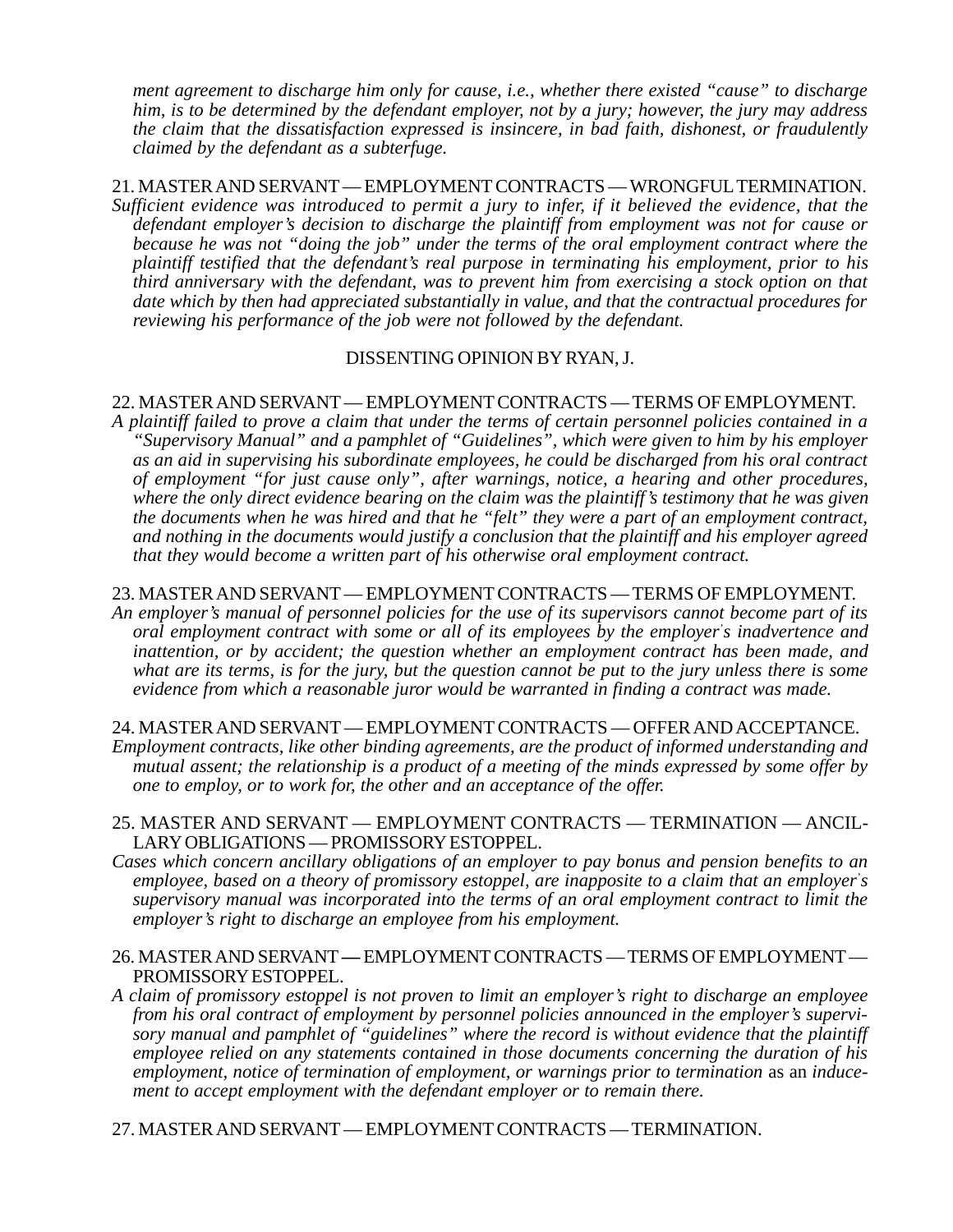*A claim of an express contract that a plaintiff's discharge from his employment would be only "for just cause" is not established where the record shows only an oral employment contract for permanent services* of an *unspecified duration; in the absence of distinguishing features or provisions of the contract, or consideration in addition to the services to be rendered, such contracts are generally regarded as indefinite hirings terminable at the will of either party.*

*Gottlieb & Goren, P.C.,* for plaintiff Tousaint.

*Harry Riseman* for plaintiff Ebling.

*Long, Preston, Kinnaird & Avant* (by *Grady Avant, Jr.,* and *Joseph F. Page, III)* for defendant Blue Cross & Blue Shield of Michigan.

*Cross, Wrock, Miller & Vieson* (by *W. Robert Chandler* and *Michael A. Holmes)* for defendant Masco Corporation.

Amici Curiae:

*William B. Daniel* for Chrysler Corporation.

*Beaumont, Smith & Harris* (by *Dwight H. Vincent)* for Employers Association of Detroit.

LEVIN, J. *(for reversal in Toussaint and affirmance in Ebling).* Charles Toussaint was employed in a middle management position with Blue Cross and Walter Ebling was similarly employed by Masco. After being employed five and two years, respectively, each was discharged. They commenced actions against their former employers, claiming that the discharges violated their employment agreements which permitted discharge only for cause. A verdict of \$72,835.52 was rendered for Toussaint and a verdict of \$300,000 for Ebling whose discharge left him ineligible to exercise a stock option. Different panels of the Court of Appeals reversed *Toussaint* and affirmed *Ebling.*

In *Toussaint* we reverse the judgment of the Court of Appeals and reinstate the jury verdict; we affirm *Ebling.*

I

 In *Lynas v Maxwell Farms*<sup>1</sup> this Court said that "[c]ontracts for permanent employment or for life have been *construed* by the courts on many occasions. *In general* it may be said that in the absence of distinguishing features or provisions or a consideration in addition to the services to be rendered, such contracts are indefinite hirings, terminable at the will of either party". (Emphasis supplied.)

The Court of Appeals in *Toussaint* read *Lynas* as requiring reversal and said "a contract for permanent employment or employment for life is a contract for an indefinite period and terminable at the will of either party" and *"cannot* be made other than terminable at will by a provision that states that an employee will not be discharged except for cause".<sup>2</sup> (Emphasis supplied.)

Another panel held that Ebling's bargaining for an agreement that he would not be discharged if he was doing his job removed his case "from the general rule that a contract for indefinite employment is terminable at will," and brought it within the exception mentioned in *Lynas*<sup>3</sup> for "distinguishing features" or provisions or a consideration in addition to the services to be rendered".4

*Lynas* indicates, our colleague states, and we agree, that the "general" rule there set forth concerning the terminability of a hiring deemed to be for an indefinite term is not a substantive limitation on the enforceability of employment contracts but merely a rule of "construction".

In *Ebling* our colleague concludes that the evidence presented an issue for the jury whether the parties made an oral contract that was not terminable at will but only for cause. In *Toussaint,* he concludes that it did not.

These cases are not factually distinguishable. Both Toussaint and Ebling inquired regarding job security when they were hired. Toussaint testified that he was told he would be with the company "as long as I did my job". Ebling testified that he was told that if he was "doing the job" he would not be discharged.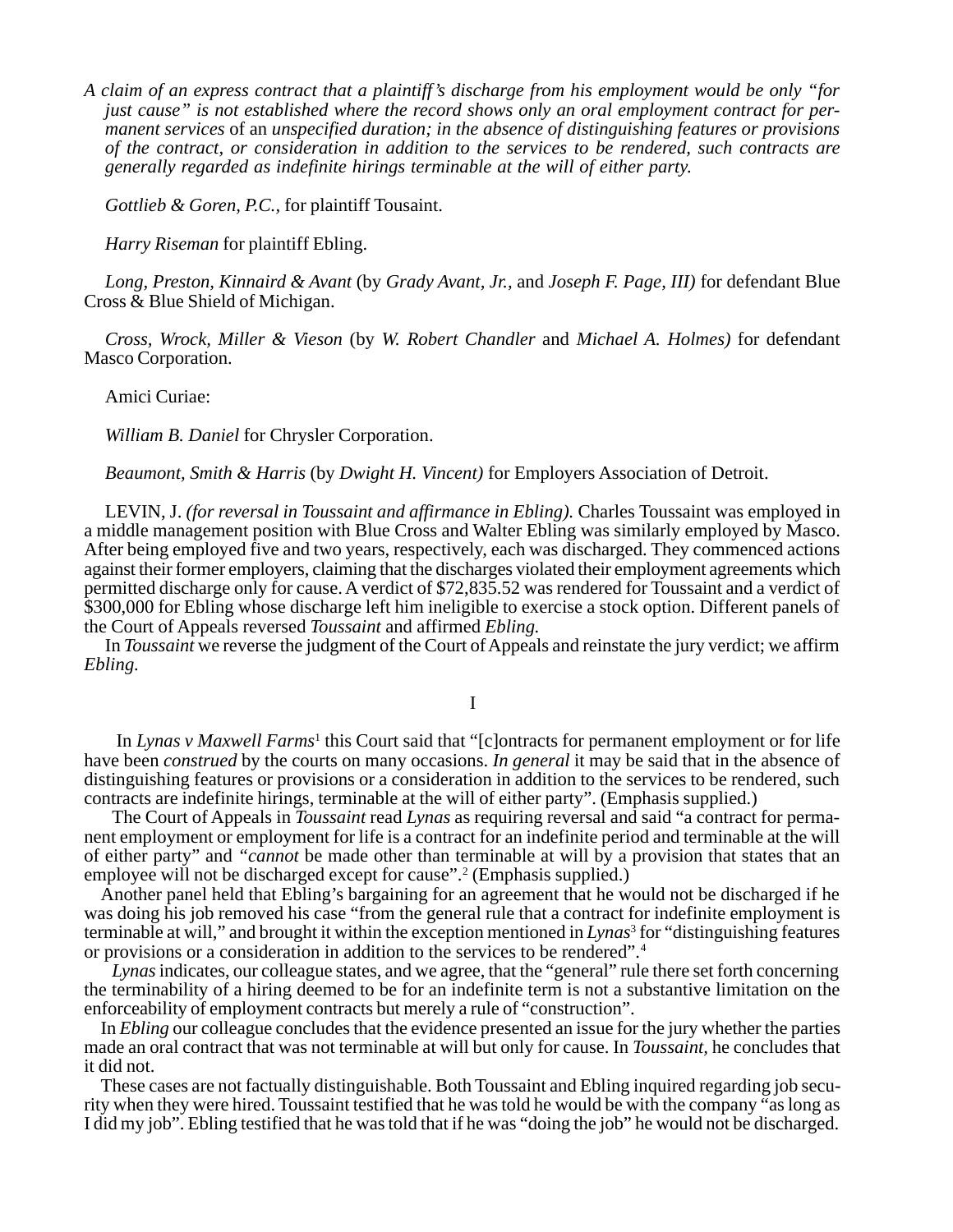Toussaint's testimony, like Ebling's, made submissible to the jury whether there was an agreement for a contract of employment terminable only for cause.5

Toussaint's case is, if anything, stronger because he was handed a manual of Blue Cross personnel policies which reinforced the oral assurance of job security. It stated that the disciplinary procedures applied to all Blue Cross employees who had completed their probationary period and that it was the "policy" of the company to release employees "for just cause only".

Our colleague acknowledges that, apart from an express agreement, an employee' s legitimate expectations grounded in an employer's written policy statements have been held to give rise to an enforceable contract. He states, however, that the cases so holding are distinguishable because they concern deferred compensation (termination pay, death benefits and profit-sharing benefits) that "the employers should reasonably have expected would induce reliance by the employee in joining or remaining in the employer's service". He does not explain why an employer should reasonably expect that a promise of deferred compensation would induce reliance while a promise of job security would not.

Although the manual of personnel policies was handed to Toussaint in response to his inquiry regarding job security, our colleague concludes that the record is without "any evidence whatever that Mr. Toussaint relied" upon its provisions.

We hold that

1) a provision of an employment contract providing that an employee shall not be discharged except for cause is legally enforceable although the contract is not for a definite term—the term is "indefinite," and

2) such a provision may become part of the contract either by express agreement, oral or written, or as a result of an employee's legitimate expectations grounded in an employer's policy statements.

3) In *Toussaint,* as in *Ebling,* there was sufficient evidence of an express agreement to justify submission to the jury.

4) A jury could also find for Toussaint based on legitimate expectations grounded in his employer's written policy statements set forth in the manual of personnel policies.

II

Masco and Blue Cross contend

1) It is settled Michigan law that employment contracts for an indefinite term are terminable at the will of either party unless the employee has furnished consideration to his employer other than his services. A promise by an employer to discharge only for an obviously determinable cause represents such a departure from firmly established doctrines of contract formation and the normal expectations accompanying an indefinite employment relationship that it should require separate and distinct consideration in order to be enforceable.<sup>6</sup>

2) Where a definite term of employment is specified, each party has furnished consideration by limiting his right to terminate the relationship at will, but where one party (the employer) obligates himself to continue the relationship as long as the other desires and the other (the employee) reserves the right to terminate at will, there is no mutuality of obligation and so the agreement must fail for lack of consideration.

So explained, the *Lynas* "rule" for which the employers contend appears to be a principle of substantive contract law rather than a rule of construction.

The enforceability of a contract depends, however, on consideration and not mutuality of obligation.<sup>7</sup> The proper inquiry is whether the employee has given consideration for the employer's promise of employment.

The "rule" is useful, however, as a rule of construction. Because the parties began with complete freedom, the court will presume that they intended to obligate themselves to a relationship at will.

To the extent that courts have seen the rule as one of substantive law rather than construction, they have misapplied language and principles found in earlier cases where the courts were merely attempting to discover and implement the intent of the parties.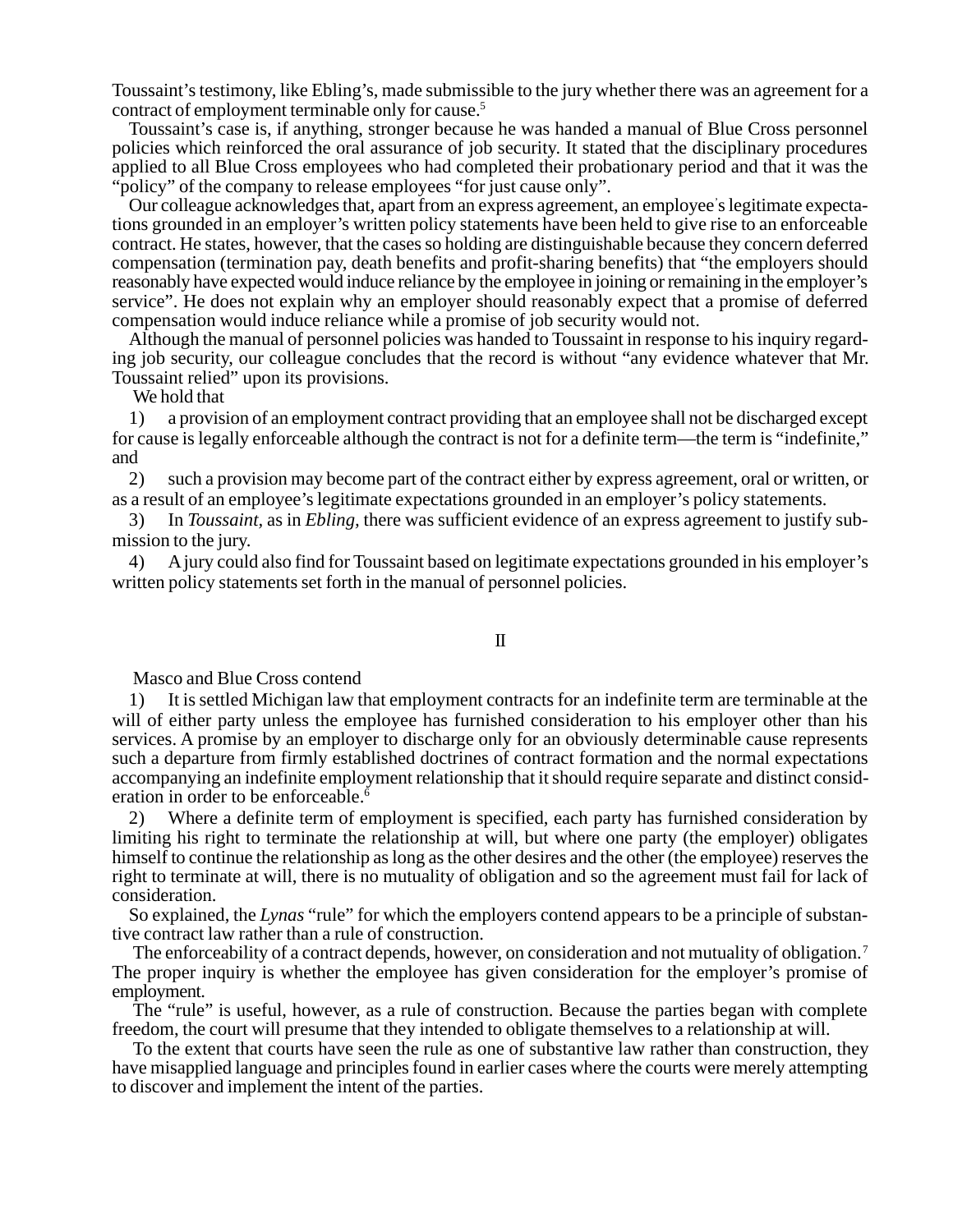If no definite time is expressed, the court must construe the agreement. Early cases took several approaches. Some followed the English rule that the term was presumed to be a year.<sup>8</sup> Others looked to the period of payment and designated that the term.<sup>9</sup> If payment was monthly, the contract was monthly, renewable each month as the relationship continued. Other courts, including the Michigan Court, assessed or allowed a jury to assess the evidence and determine the intent of the parties.<sup>10</sup>

In *Franklin Mining Co v Harris*<sup>11</sup> this Court concluded that the jury could find that the hiring, although for an indefinite term, was "for at least a year."

Shortly thereafter, Horace Gay Wood wrote in his treatise on master-servant relations:

"With us the rule is inflexible, that a general or indefinite hiring is *prima facie* a hiring at will, and if the servant seeks to make it out a yearly hiring, the burden is upon him to establish it by proof. A hiring at so much a day, week, month or year, no time being specified, is an indefinite hiring, and no presumption attaches that it was for a day even, but only at the rate fixed for whatever time the party may serve."12

*Franklin Mining* was one of the four American cases cited by Wood as authority.<sup>13</sup> To the extent the issue of the term of employment was even present in these cases, the juries were permitted to determine the duration of the contract from written or oral communications between the parties, usages of trade, the type of employment, and other circumstances.<sup>14</sup> Like many rules, however, Wood's rule was quickly cited as authority for another proposition. Some courts saw the rule as requiring the employee to prove an express contract for a definite term in order to maintain an action based on termination of the employment. The "rule" was applied in cases where the claim was one of "permanent" or lifetime employment, a term of employment inherently indefinite.

*Perry v Wheeler*<sup>15</sup> concerned a minister who was elected permanent rector of a church. The minister became involved in a dispute with the congregation and almost all communication between the parties ceased. An ecclesiastical review board determined that the relationship should be dissolved and recommended terms for settlement. The minister insisted he had a right to remain. The Kentucky Supreme Court held that although he had been elected "permanent rector", "it was intended he should continue to hold the place until one or the other of the contracting parties should desire to terminate the connection, in which case the dissatisfied party was to have the right to be relieved of further obligations to the other, *upon fair and equitable terms,* and after reasonable notice". To hold otherwise would "result in compelling an unwilling pastor to remain with his congregation, or a dissatisfied congregation to retain and pay an unpopular and distasteful minister after the feeling of estrangement had become so intense that the continuance of the pastoral relation would tend to tear down and destroy rather than to preserve or build up the cause of Christianity". (Emphasis supplied.)

*Lord v Goldberg*<sup>16</sup> followed *Perry's* holding that the "permanent" tenure there did not mean lifetime employment but indefinite employment. In *Lord* it was agreed that the plaintiff, who represented that he could secure certain customers and bring \$2,000 to \$3,000 of business to his employer each month, would have permanent employment as solicitor "so long as he should use his best efforts to extend [the defendant's] business." After four months, the plaintiff had brought in a total of only \$1,700, and the employer notified him that the relationship could continue only on altered terms. The plaintiff refused. The California Supreme Court found it "clear that plaintiff's employment was not intended to be for life, or for any fixed or certain period. It was to be 'permanent', but that only meant that it was to continue indefinitely, and until one or the other of the parties should wish, for some *good reason,* to sever the relation". (Emphasis supplied.) The plaintiff had misrepresented his abilities. "Under these circumstances, and after trying the experiment for about twenty weeks, the defendants were *justified* " in refusing to continue the relationship unless the plaintiff accepted less money. (Emphasis supplied.)

Lord has been cited, by this and other courts, for the proposition that permanent employment is indefinite employment and, therefore, terminable at will. This, of course, attributes to the case a holding not there made. To be sure, the *Lord* court said "permanent" did not mean "lifetime" but merely indefinite employment, terminable by either party. But the court spoke of "good cause" and "justified" refusal, and nowhere implied that the relationship was terminable at will without good reason.

In *Sullivan v Detroit, Y & AA R Co*,<sup>17</sup> this Court considered a contract for permanent employment. Sullivan had helped incorporate the railroad in exchange for a promise from the incorporators that he would be "permanent attorney of the road". After incorporation, he was employed for one year and then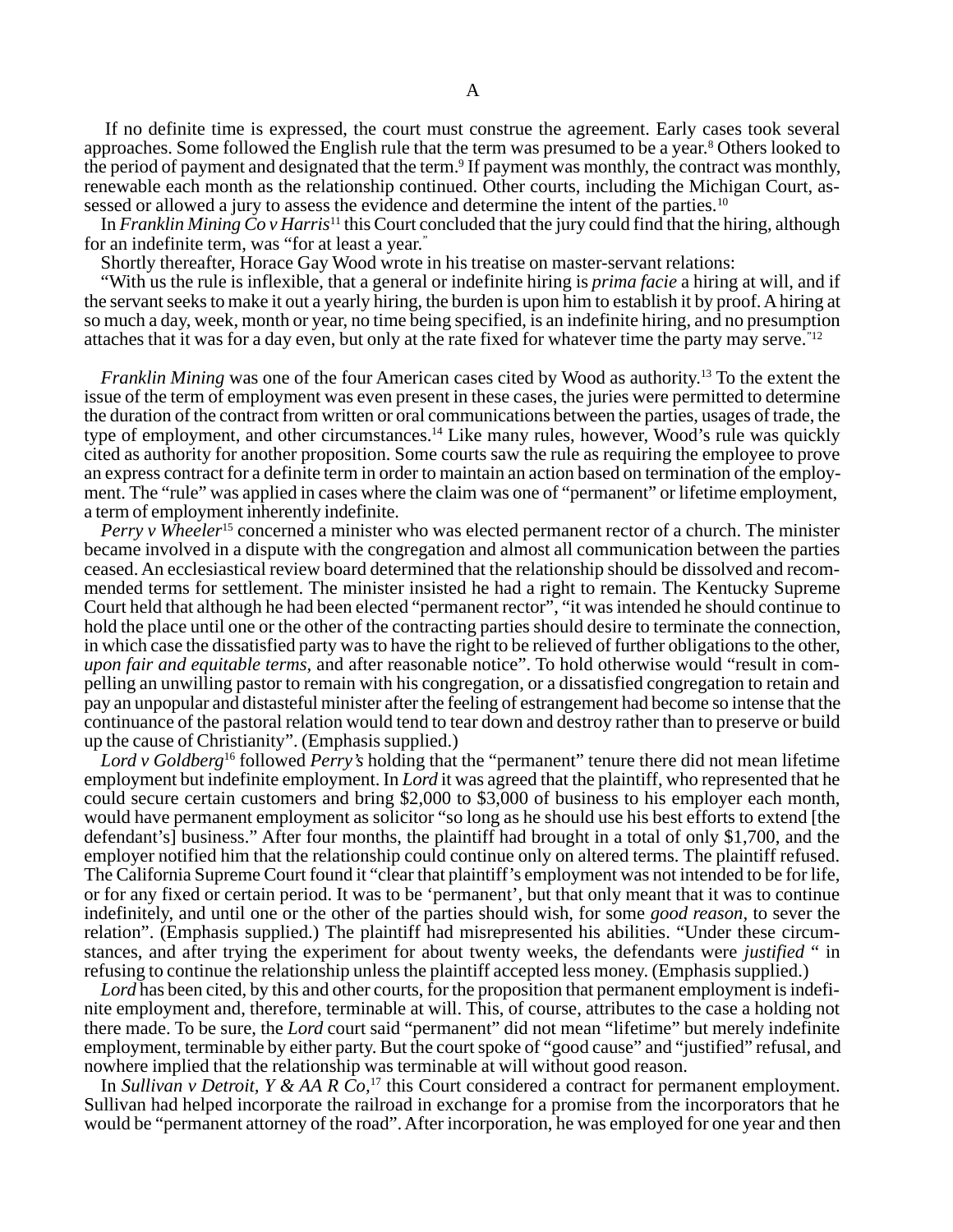the relationship was severed by the railroad.

The railroad argued that the one year employment was "a permanent employment within the true intent and meaning of the parties, and that it operated as a complete accord and satisfaction of his claim", citing *Perry, Lord, Elderton v Emmens*<sup>18</sup> and *Louisville & NR Co v Offutt.*<sup>19</sup> Sullivan cited other cases where permanent employment was construed to mean "continuous or indefinite employment, not terminable at the will of either party". The Court, citing 2 Bouvier Law Dictionary and 20 American & English Encyclopedia of Law (2d ed), stated that "permanent employment" means "employment for an indefinite time, which may be severed by either party", and "[s]uch contracts, in the absence of special considerations, conditions and circumstances, are not construed to continue indefinitely, but are terminable at any time by either party".

*Lord* and *Perry* were described by the Court as cases where the contract was held to be terminable at the will of either party. No mention was made of the "good reasons" requirement in *Lord* and the true holding of *Perry* that the rector did not have the right to retain his position for life and withhold possession of the rectory and grounds and that the relationship was severable by the parties "upon fair and equitable terms" and with the concurrence or approval of ecclesiastical authority.

Sullivan relied on cases where an injured employee gave up a tort claim against his employer in exchange for a promise of employment. He also cited *Carnig v Carr*<sup>20</sup> where an enameler agreed to give up his business and join the defendant in the same occupation in exchange for permanent employment at stipulated wages. After several months the plaintiff was discharged. The Supreme Judicial Court of Massachusetts said:

"To ascertain what the parties intended by ' permanent employment,' it is necessary to consider the circumstances surrounding the making of the contract, its subject, the situation and relation of the parties, and the sense in which, taking these things into account, the words would be commonly understood."

The court found that permanent employment meant employment so long as the defendant had enameling work which the plaintiff was able to perform.

The opinion in *Sullivan*, making its own assessment of the facts, found that "[p]laintiff gave up no occupation or business, as did plaintiff in *Carnig v Carr.* On the contrary, he maintained his law business the same as usual, during the same time, at the same place, and in the same office. He gave up none of his other work. He released no claim and gave no past consideration for the contract, as was done in" other cases relied on by Sullivan.

Stating that the life of the corporation was 30 years and the contract was either binding for 30 years or terminable at the will of either party, the Court found it "impossible to conclude that the parties who made this contract contemplated that the plaintiff was to be employed for thirty years, or as long as he was able to do the legal work of the defendant" . Unquestionably, the Court saw its task as construing the term "permanent" in a manner consistent with the parties' intent. This is all that had been done in the cases cited by the parties in *Sullivan* and all that the *Sullivan* Court did. Nowhere did the Court indicate that if the parties had, in fact, agreed to employment other than at will the bargain would be unenforceable unless Sullivan gave some consideration in addition to his services.

In *Lynas* the employee alleged a contract for permanent employment *as long as his services were satisfactory to defendant.* The Court spoke of contracts for permanent employment generally, noting that "permanent" is generally construed as meaning indefinite employment terminable at will but that when there are distinguishing features the contract may be construed otherwise.

Lynas attempted to analogize his case to *Carnig* but the Court was not persuaded that his selling a business operated in his wife's name brought the case within the purview of *Carnig* and similar cases because, in the Court's view, Lynas's action in disposing of the business was not "considered by the parties as a part of the performance." Because Lynas was employed permanently so long as his services were satisfactory and his services were found to be unsatisfactory, his employment could be terminated without obligation. Again, the Court assessed the facts and construed the meaning of the agreement.

In *Adolph v Cookware Co of America* this Court did seem to state a rule,<sup>21</sup> but, as formulated, it carried previous cases beyond their holdings. *Lynas* was erroneously cited for the proposition that, unless there is consideration other than the promise of services, permanent employment is terminable at will, and, along with *Lord,* for the additional proposition that plaintiff's giving up his profession was but an incident necessary to place himself in a position to accept and perform the contract and not a price or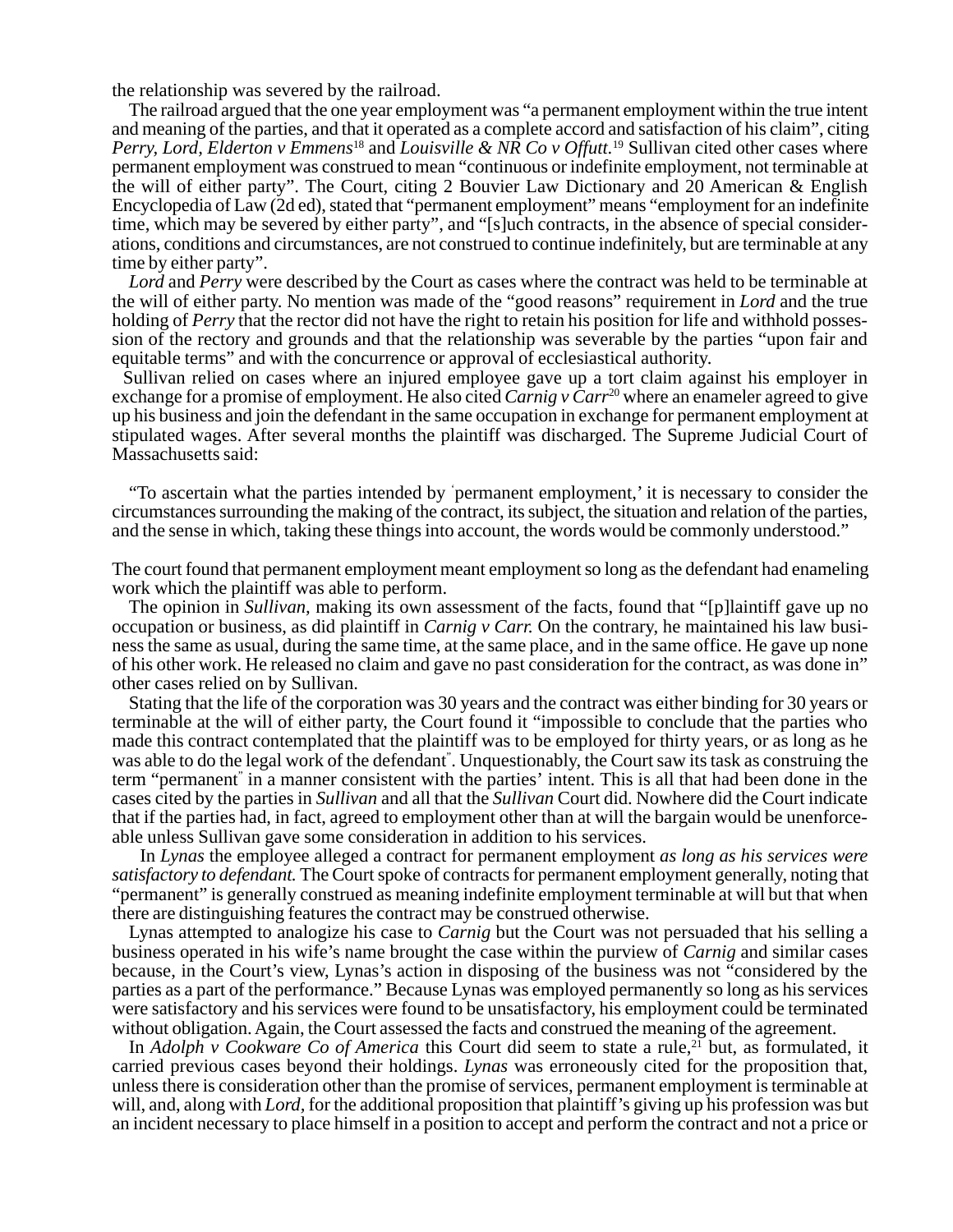consideration for the contract of employment. It is unclear whether the latter proposition was a holding on the facts of *Adolph* or intended to be a statement of law. *Lynas* was decided on its facts and announced no general principles of substantive law. *Lord* held only that permanent employment does not mean lifetime employment which cannot be terminated even for good cause.

In all events, the issue in all these cases was whether, assuming a contract for "permanent" employment, that employment was terminable at the will of the employer, not whether, as here, assuming an employment contract for an indefinite term, the employment *must* be terminable at will so that the employer could not enter into a legally enforceable agreement to terminate the employment only for cause.

The court's task in the cited cases was to construe "permanent" consistent with the circumstances surrounding the formation of the contract; where the parties appeared to intend only steady employment, the general rule that the relationship is terminable at will was applied.

No authority is cited by Blue Cross, Masco or our colleague for the proposition that where an employer has agreed that an employee hired for an indefinite term shall not be discharged except for cause the employer may, nevertheless, terminate the employment without cause.

B

The amici curiae argue in support of the employers that permitting the discharge of employees hired for an indefinite term only for cause will adversely affect the productivity and competency of the work force.

Employers are most assuredly free to enter into employment contracts terminable at will without assigning cause. We hold only that an employer's express agreement to terminate only for cause, or statements of company policy and procedure to that effect, can give rise to rights enforceable in contract.

 $\mathsf{C}$ 

Toussaint and Ebling contend that their employers' agreement not to discharge "as long as I did my job [Toussaint]" or "[I was] doing the job [Ebling]" was an agreement not to discharge except for good cause. The issues submitted to both juries, without objection in this regard, were whether there was an agreement to terminate employment only for good cause and whether the employee had been discharged for good cause. In light of the jury verdicts we proceed on the basis that the contracts provided that the employee would not be discharged except for good cause.

We see no reason why an employment contract which does not have a definite term—the term is "indefinite" —cannot legally provide job security. When a prospective employee inquires about job security and the employer agrees that the employee shall be employed as long as he does the job, a fair construction is that the employer has agreed to give up his right to discharge at will without assigning cause and may discharge only for cause (good or just cause). The result is that the employee, if discharged without good or just cause, may maintain an action for wrongful discharge.

Suppose the contracts here were written, not oral, and had provided in so many words that the employment was to continue for the life of the employee who could not be discharged except for cause (including as a cause, if you will, his attaining the company' s mandatory retirement age). To construe such an agreement as terminable at the will of the employer would be tantamount to saying, as did the Court of Appeals in *Toussaint,* that a contract of indefinite duration *"cannot* be made other than terminable at will by a provision that states that an employee will not be discharged except for cause"<sup>22</sup> (emphasis supplied) and that only in exceptional circumstances, where there are "distinguishing features or provisions or a consideration in addition to the services to be rendered", would an employee be permitted to bargain for a legally enforceable agreement providing job security.

Where the employment is for a definite term—a year, five years, ten years—it is implied, if not expressed, that the employee can be discharged only for good cause<sup>23</sup> and collective bargaining agreements often provide that discharge shall only be for good or just cause. There is, thus, no public policy against providing job security or prohibiting an employer from agreeing not to discharge except for good or just cause. That being the case, we can see no reason why such a provision in a contract having no definite term of employment with a single employee should necessarily be unenforceable and regarded, in effect, as against public policy and beyond the power of the employer to contract.

Toussaint and Ebling were hired for responsible positions. They negotiated specifically regarding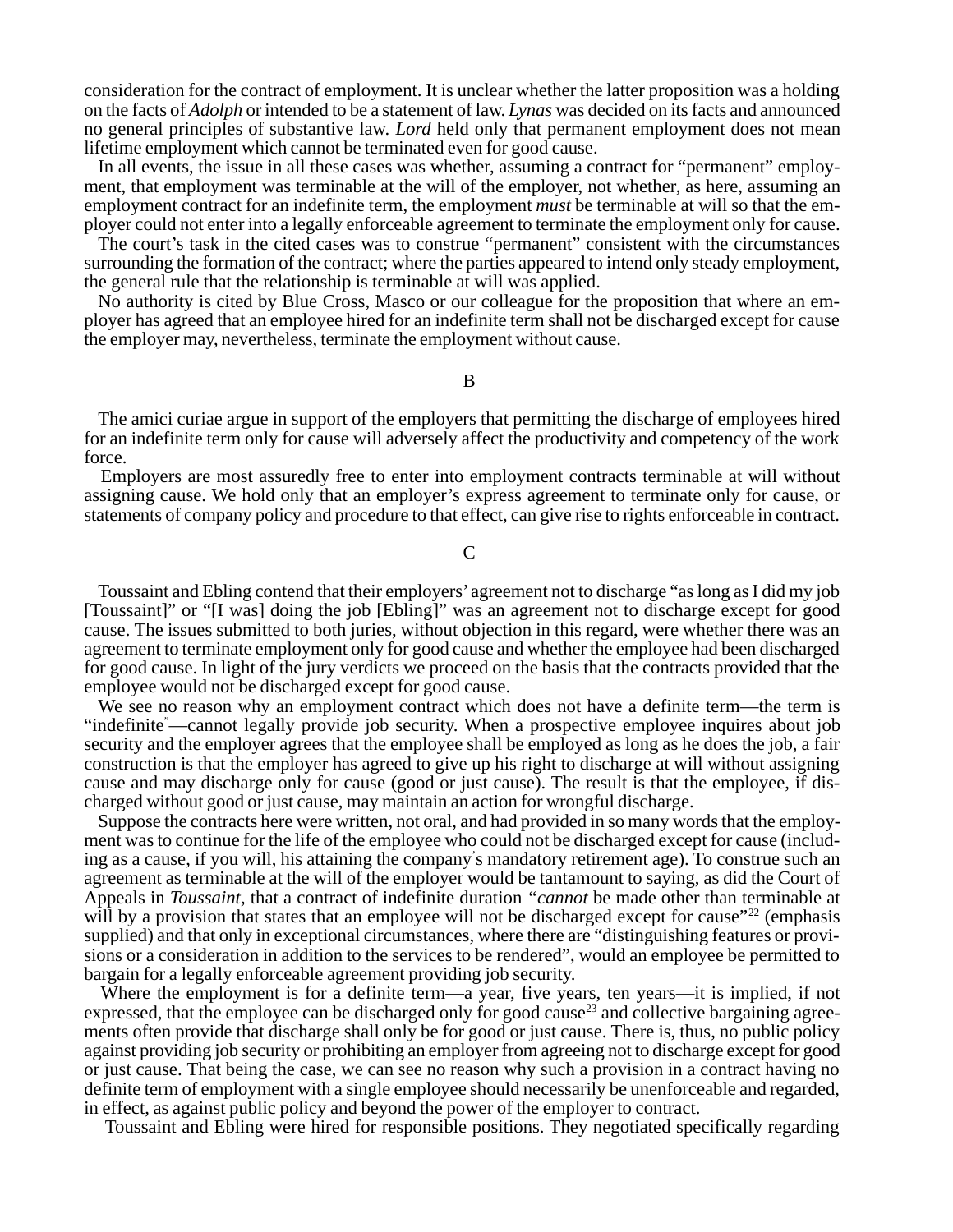job security with the persons who interviewed and hired them. If Blue Cross or Masco had desired, they could have established a company policy of requiring prospective employees to acknowledge that they served at the will or the pleasure of the company and, thus, have avoided the misunderstandings that generated this litigation.24

III

We have already indicated that we do not agree with our colleague's conclusion in *Toussaint* that "the record is wholly devoid of evidence, direct or circumstantial, to justify the conclusion that the parties agreed that the manual" "would become the plaintiffs contract of employment".

Toussaint's testimony was sufficient to create a question of fact for the jury whether there was a mutual understanding that it was company policy not to discharge an employee "as long as [he] did [his] job", and that this policy, expressed in documents (which said "for just cause only"), assertedly handed to Toussaint when he was hired, would apply to him as to other Blue Cross employees.

We do not, however, rest our conclusion that the jury could properly find that the Blue Cross policy manual created contractual rights solely on Toussaint's testimony concerning his conversation with the executive who interviewed and hired him.

While an employer need not establish personnel policies or practices, where an employer chooses to establish such policies and practices and makes them known to its employees, the employment relationship is presumably enhanced. The employer secures an orderly, cooperative and loyal work force, and the employee the peace of mind associated with job security and the conviction that he will be treated fairly. No pre-employment negotiations need take place and the parties' minds need not meet on the subject;<sup>25</sup> nor does it matter that the employee knows nothing of the particulars of the employer's policies and practices or that the employer may change them unilaterally. It is enough that the employer chooses, presumably in its own interest, to create an environment in which the employee believes that, what-ever the personnel policies and practices, they are established and official at any given time, purport to be fair, and are applied consistently and uniformly to each employee. The employer has then created a situation "instinct with an obligation".26

Blue Cross offered no evidence that the manual and guidelines are not what they purport to be statements of company policy on the subjects there addressed, including discipline and termination.

The jury could properly conclude that the statements of policy on those subjects were applicable to Toussaint although the manual did not explicitly refer to him. The manual, by its terms, purports to apply to all employees who have completed a probationary period.<sup>27</sup> The inference that the policies and procedures applied to Toussaint is supported by his testimony that he was handed the manual in the course of a conversation in which he inquired about job security.

Although Toussaint's employment was for an indefinite term, the jury could find that the relationship was not terminable at the will of Blue Cross. Blue Cross had established a company policy to discharge for just cause only, pursuant to certain procedures, had made that policy known to Toussaint, and thereby had committed itself to discharge him only for just cause in compliance with the procedures. There were, thus, on this separate basis alone, special circumstances sufficient to overcome the presumptive construction that the contract was terminable at will.

We hold that employer statements of policy, such as the Blue Cross Supervisory Manual and Guidelines, can give rise to contractual rights in employees without evidence that the parties mutually agreed that the policy statements would create contractual rights in the employee, and, hence, although the statement of policy is signed by neither party, can be unilaterally amended by the employer without notice to the employee, and contains no reference to a specific employee, his job description or compensation, and although no reference was made to the policy statement in pre-employment interviews and the employee does not learn of its existence until after his hiring.

The previous decisions of this Court enforcing contractual rights grounded in an employee's legitimate expectations based on an employer's statements of policy are not inapposite. Here, as in those cases, the employer contemplated mutual adherence to stated company policies and goals and derived benefits from a cooperative and loyal work force.

In *Cain v Allen Electric & Equipment* Co,<sup>28</sup> the employer adopted a "supervisory and office personnel policy" declaring: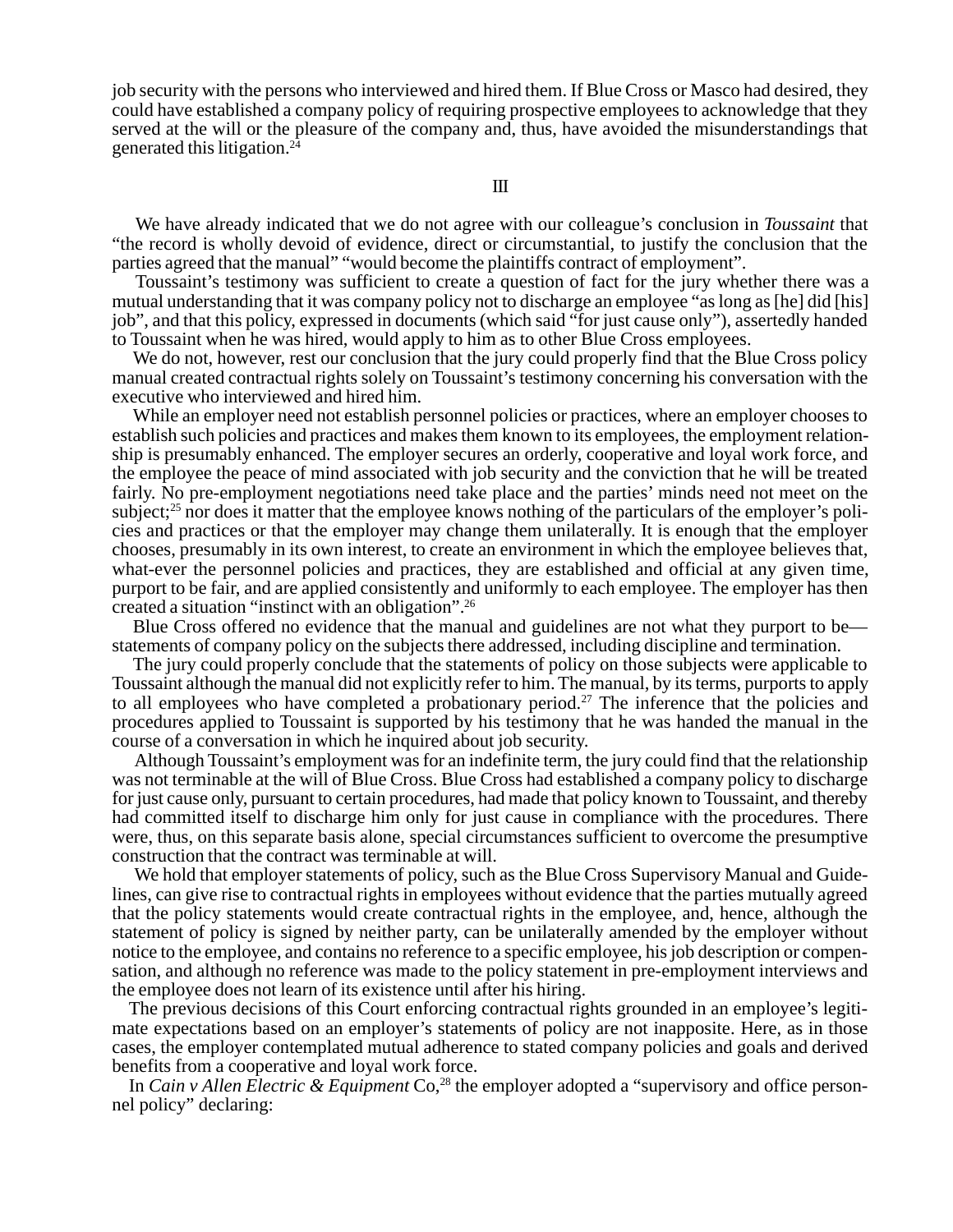"The keynote of our policy as herein related is an endeavor to achieve fairness with due consideration for the feelings of the employees to whom this is directed, and will be of particular assistance to new or temporary employees."

"When it becomes necessary to terminate the services of an office employee on a permanent basis, such individual will be paid separation pay [in?] lieu of notice as stated in table given to each employee."

An executive having 5 to 10 years employment was entitled to two months separation pay.

Less than four months after the policy announcement, Cain tendered his resignation, effective in two months. He was immediately discharged, without notice, and sought two months' separation pay. The employer appealed a judgment awarding such pay arguing that its declarations of personnel policy "were not of a promissory or contractual nature and did not constitute an offer capable of acceptance \* \* \* but were a mere gratuitous statement of policy or intention".

This Court asked: "Is it the fact that dismissal compensation is purely a gift? That there is no consideration to the company from the adoption and operation of such a plan?", canvassed the literature and case law on the subject, and concluded:

"We cannot agree that all we have here is a mere gratuity, to be given, or to be withheld, as whim or caprice might move the employer. An offer was made, not merely a hope or intention expressed. The words on their face looked to an agreement, an assent. The cooperation desired was to be mutual. \*\*\* *The essence of the announcement was precisely that the company would conduct itself in a certain way with the stated objective of achieving fairness, and we would be reluctant to hold under such circumstances that an employee might not reasonably rely on the expression made and conduct himself accordingly.* As for consideration, that element setting apart the enforceable from the unenforceable, we hazard no definition. Suffice in this respect, \*\*\* to point out that not only were there rewards to the employee, but, in addition, *substantial rewards to the employer, arising, in part, out of the accomplishment of 'the daily work of the organization in a spirit of cooperation and friendliness.'* In short, the adoption of the described policies by the company constituted an offer of a contract. This offer, as the trial court correctly held, `the plaintiff accepted  $***$ <sup>\*</sup> by continuing in its employment beyond the 5-year period \* \* \*.' " (Emphasis supplied.)

The Blue Cross Manual, too, promised that the company would conduct itself in a certain way with the stated objective of achieving fairness. "The cooperation desired was to be mutual"—both employer and employee were to adhere to stated procedures, and no doubt those policies contributed to a "spirit of cooperation and friendliness" . Since Blue Cross published and distributed a 260-page manual establishing elaborate procedures promising "[t]o provide for the administration of fair, consistent and reasonable corrective discipline" and "to treat employees leaving Blue Cross in a fair and consistent manner and to release employees for just cause only", its employees could justifiably rely on those expressions and conduct themselves accordingly.

Recognition that contractual obligations can be implicit in employer policies and practices is not confined to cases where compensation is in issue. Corbin's observation<sup>29</sup>that the law of employment is undergoing rapid change was soon substantiated in *Perry v Sindermann,*<sup>30</sup> concerning a claim of a right to continued employment absent sufficient cause for discharge. The United States Supreme Court observed:

" A written contract with an explicit tenure provision clearly is evidence of a formal understanding that supports a teacher' s claim of entitlement to continued employment unless sufficient `cause' is shown. Yet absence of such an explicit contractual provision may not always foreclose the possibility that a teacher has a ` property' interest in re-employment. For example, the law of contracts in most, if not all, jurisdictions long has employed a process by which agreements, though not formalized in writing, may be `implied.' Explicit contractual provisions may be supplemented by other agreements implied from `the promisor's words and conduct in the light of the surrounding circumstances.' And, [t]he meaning of [the promisor's] words and acts is found by relating them to the usage of the past.'

"A teacher, like the respondent, who has held his position for a number of years, might be able to show from the circumstances of this service—and from other relevant facts—that he has a legitimate claim of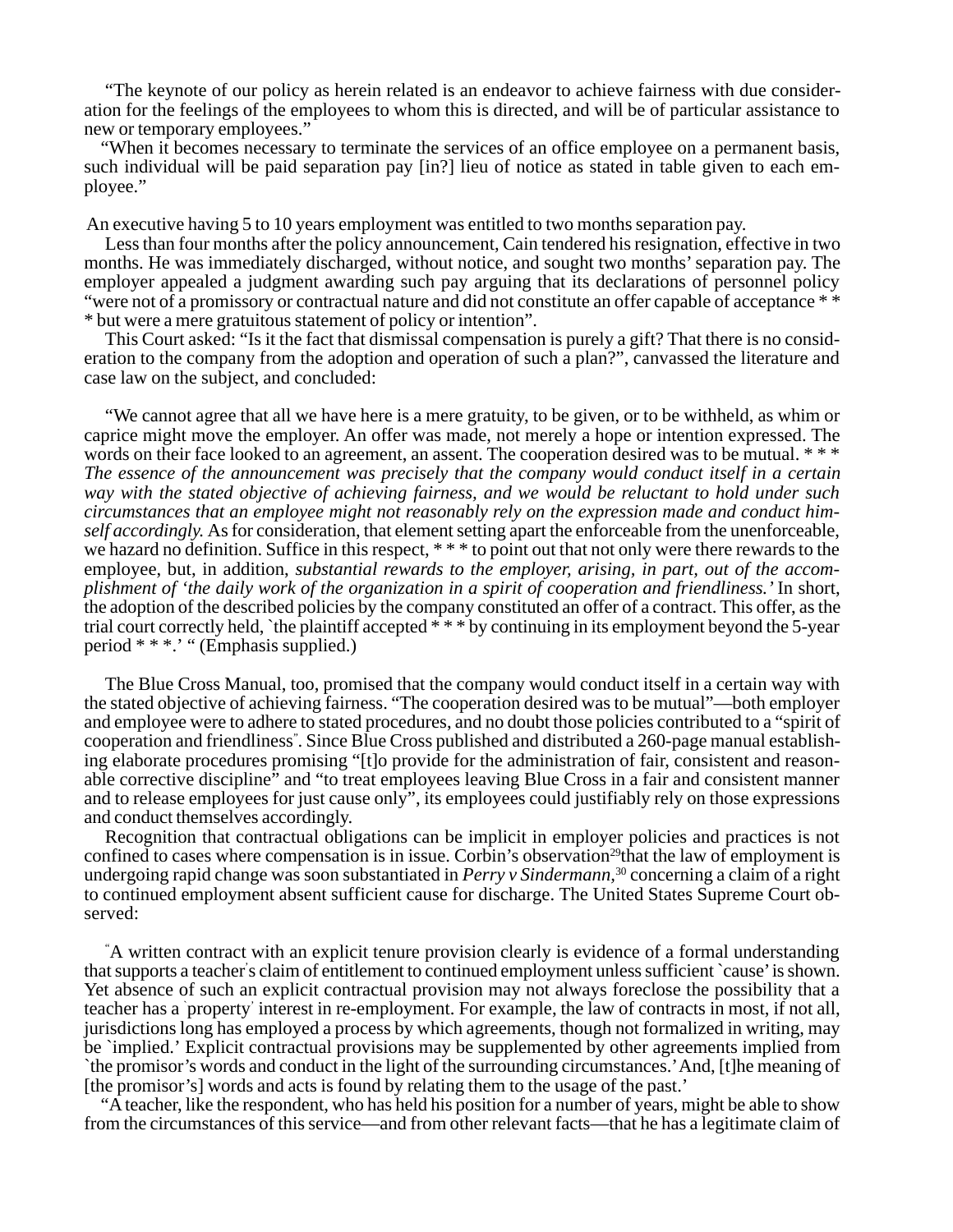entitlement to job tenure. Just as this Court has found there to be a `common law of a particular industry or of a particular plant' that may supplement a collective-bargaining agreement, so there may be an unwritten ' common law' in a particular university that certain employees shall have the equivalent of tenure. This is particularly likely in a college or university, like Odessa Junior College, that has no explicit tenure system even for senior members of its faculty, but that nonetheless may have created such a system in practice.

"In this case, the respondent has alleged the existence of rules and understandings, promulgated and fostered by state officials, that may justify his legitimate claim of entitlement to continued employment absent `sufficient cause.' " (Citations omitted.)

This court adopted this analysis in another context.<sup>31</sup>

The right to continued employment absent cause for termination may, thus, because of stated employer policies and established procedures, be enforceable in contract just as are rights so derived to bonuses, pensions and other forms of compensation as previously held by Michigan courts.32

One amicus curiae argues that large organizations regularly distribute memoranda, bulletins and manuals reflecting established conditions and periodic changes in policy. These documents are drafted "for clarity and accuracy and to properly advise those subject to the policy memo of its contents". If such memoranda are held by this Court to form part of the employment contract, large employers will be severely hampered by the resultant inability to issue policy statements.

An employer who establishes no personnel policies instills no reasonable expectations of performance. Employers can make known to their employees that personnel policies are subject to unilateral changes by the employer. Employees would then have no legitimate expectation that any particular policy will continue to remain in force. Employees could, however, legitimately expect that policies in force at any given time will be uniformly applied to all. If there is in effect a policy to dismiss for cause only, the employer may not depart from that policy at whim simply because he was under no obligation to institute the policy in the first place. Having announced the policy, presumably with a view to obtaining the benefit of improved employee attitudes and behavior and improved quality of the work force, the employer may not treat its promise as illusory.

#### IV

Our colleague states in *Ebling* that the question whether "Ebling's services were satisfactorily performed—whether there existed `cause' to discharge him—was a question to be determined by the defendant, not the jury". He continues that while "the reasonableness of the employer's judgment in a `satisfaction' contract is not subject to jury review, the jury may address the claim that the dissatisfaction expressed is insincere, in bad faith, dishonest or fraudulently claimed as a subterfuge". He concludes that sufficient evidence was introduced that Masco's "real purpose in terminating his employment was to prevent him from exercising his stock option" so that the jury could infer that Masco's "decision to discharge the plaintiff was not for cause or because he was not `doing the job' ". He acknowledges that the case was not submitted to the jury on that basis.<sup>33</sup>

In the cases cited by our colleague the employer promised employment only so long as the employee's services were *satisfactory* to him. Such a promise is not, as here, a promise to discharge for *cause* or good or just cause only.

We conclude—having already decided that the juries could properly find that Blue Cross and Masco had entered into express agreements to discharge Toussaint and Ebling only for cause and that the Blue Cross Manual and Guidelines of personnel practices and procedures established contractual rights in Toussaint to be disciplined and discharged only in accordance with the procedures there set forth—that the question whether termination of employment was in breach of the contract (whether Toussaint and Ebling were discharged for cause and in compliance with the procedures) was also one for the jury.

We all agree that where an employer has agreed to discharge an employee for cause only, its declaration that the employee was discharged for unsatisfactory work is subject to judicial review. The jury as trier of facts decides whether the employee was, in fact, discharged for unsatisfactory work. A promise to terminate employment for cause only would be illusory if the employer were permitted to be the sole judge and final arbiter of the propriety of the discharge. There must be some review of the employer's decision if the cause contract is to be distinguished from the satisfaction contract.34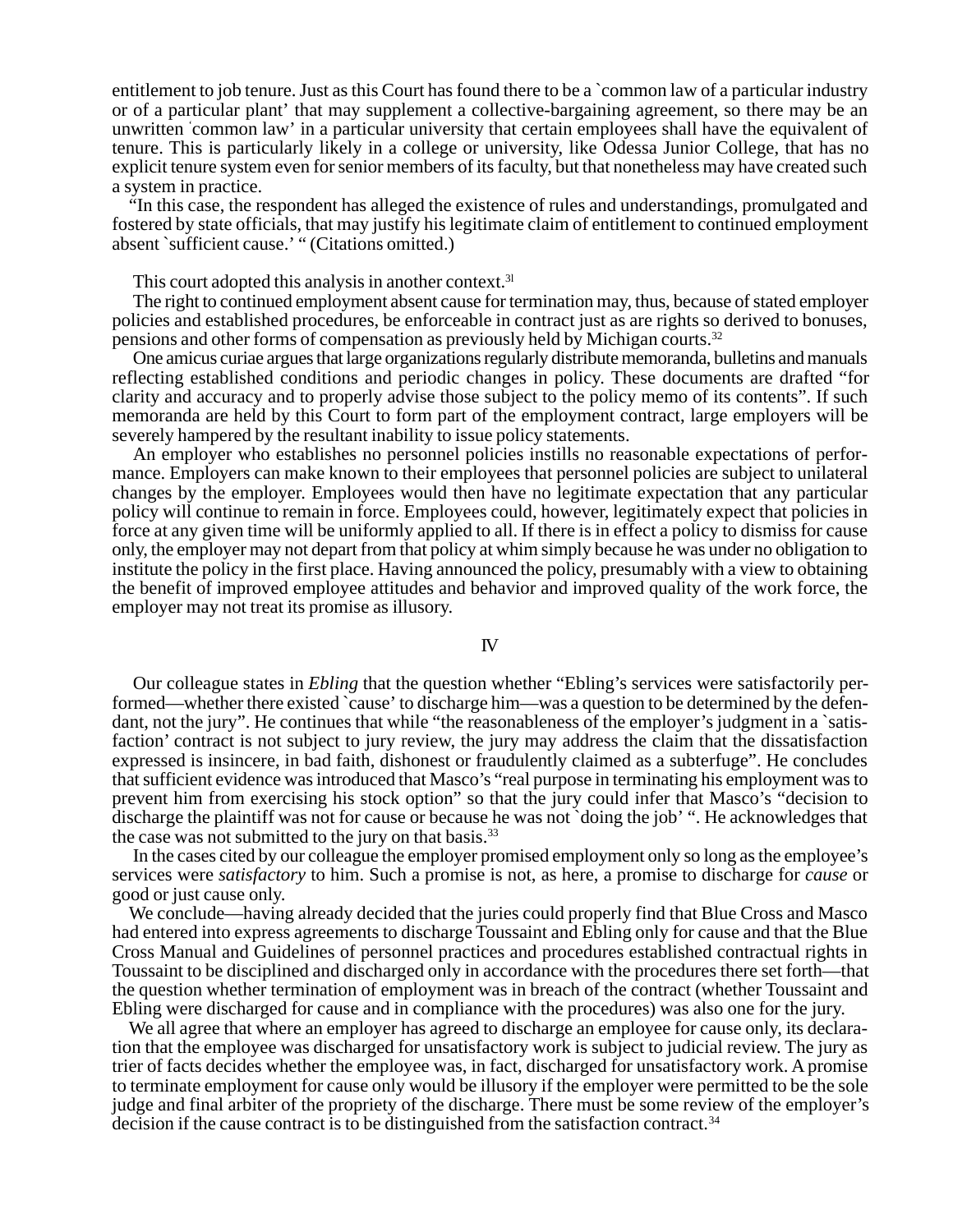The role of the jury will differ with each case. Where the employer claims that the employee was discharged for specific misconduct—intoxication, dishonesty, insubordination—and the employee claims that he did not commit the misconduct alleged, the question is one of fact for the jury: did the employee do what the employer said he did?35

Where the employer alleges that the employee was discharged for one reason—excessive tardiness —and the employee presents evidence that he was really discharged for another reason—because he was making too much money in commissions—the question also is one of fact for the jury.<sup>36</sup> The jury is always permitted to determine the employer's true reason for discharging the employee.

Where an employee is discharged for stated reasons which he contends are not "good cause" for discharge, the role of the jury is more difficult to resolve. If the jury is permitted to decide whether there was good cause for discharge, there is the danger that it will substitute its judgment for the employer's. If the jurors would not have fired the employee for doing what he admittedly did, or they find he did, the employer may be held liable in damages although the employee was discharged in good faith and the employer's decision was not unreasonable.

While the promise to terminate employment only for cause includes the right to have the employer's decision reviewed, it does not include a right to be discharged only with the concurrence of the communal judgment of the jury. Nevertheless, we have considered and rejected the alternative of instructing the jury that it may not find a breach if it finds the employer's decision to discharge the employee was not unreasonable under the circumstances.

Such an instruction would transform a good-cause contract into a satisfaction contract. The employer may discharge under a satisfaction contract as long as he is in good faith dissatisfied with the employee's performance or behavior. The instruction under consideration would permit the employer to discharge as long as his dissatisfaction (cause) is not unreasonable. The difference is minute.

Where the employee has secured a promise not to be discharged except for cause, he has contracted for more than the employer's promise to act in good faith or not to be unreasonable. An instruction which permits the jury to review only for reasonableness inadequately enforces that promise.

In addition to deciding questions of fact and determining the employer's true motive for discharge, the jury should, where such a promise was made, decide whether the reason for discharge amounts to good cause:37 Is it the kind of thing that justifies terminating the employment relationship? Does it demonstrate that the employee was no longer doing the job?

The amici curiae and employers express fears that enforcing contracts requiring cause for discharge will lead to employee incompetence and inefficiency. First, no employer is obliged to enter into such a contract. Second, those who do, we agree, must be permitted to establish their own standards for job performance and to dismiss for non-adherence to those standards although another employer or the jury might have established lower standards.

An employer who agrees to discharge only for cause need not lower its standard of performance. It has promised employment only so long as the employee does the job required by the employment contract. The employer's standard of job performance can be made part of the contract. Breach of the employer's uniformly applied rules is a breach of the contract and cause for discharge.<sup>38</sup> In such a case, the question for the jury is whether the employer actually had a rule or policy and whether the employee was discharged for violating it.

An employer who only selectively enforces rules or policies may not rely on the principle that a breach of a rule is a breach of the contract, there being in practice no real rule. An employee discharged for violating a selectively enforced rule or policy would be permitted to have the jury assess whether his violation of the rule or policy amounted to good cause. Rules and policies uniformly applied are, however, as much a part of the "common law of the job" and a part of the employment contract as a promise to discharge only for cause.

Additionally, the employer can avoid the perils of jury assessment by providing for an alternative method of dispute resolution. A written agreement for a definite or indefinite term to discharge only for cause could, for example, provide for binding arbitration on the issues of cause and damages.

We have considered the jury instructions and have concluded that they were adequate and consistent with the scope of its inquiry.<sup>39</sup>

We affirm *Ebling* and remand *Toussaint* to the trial court with instructions to reinstate the verdict.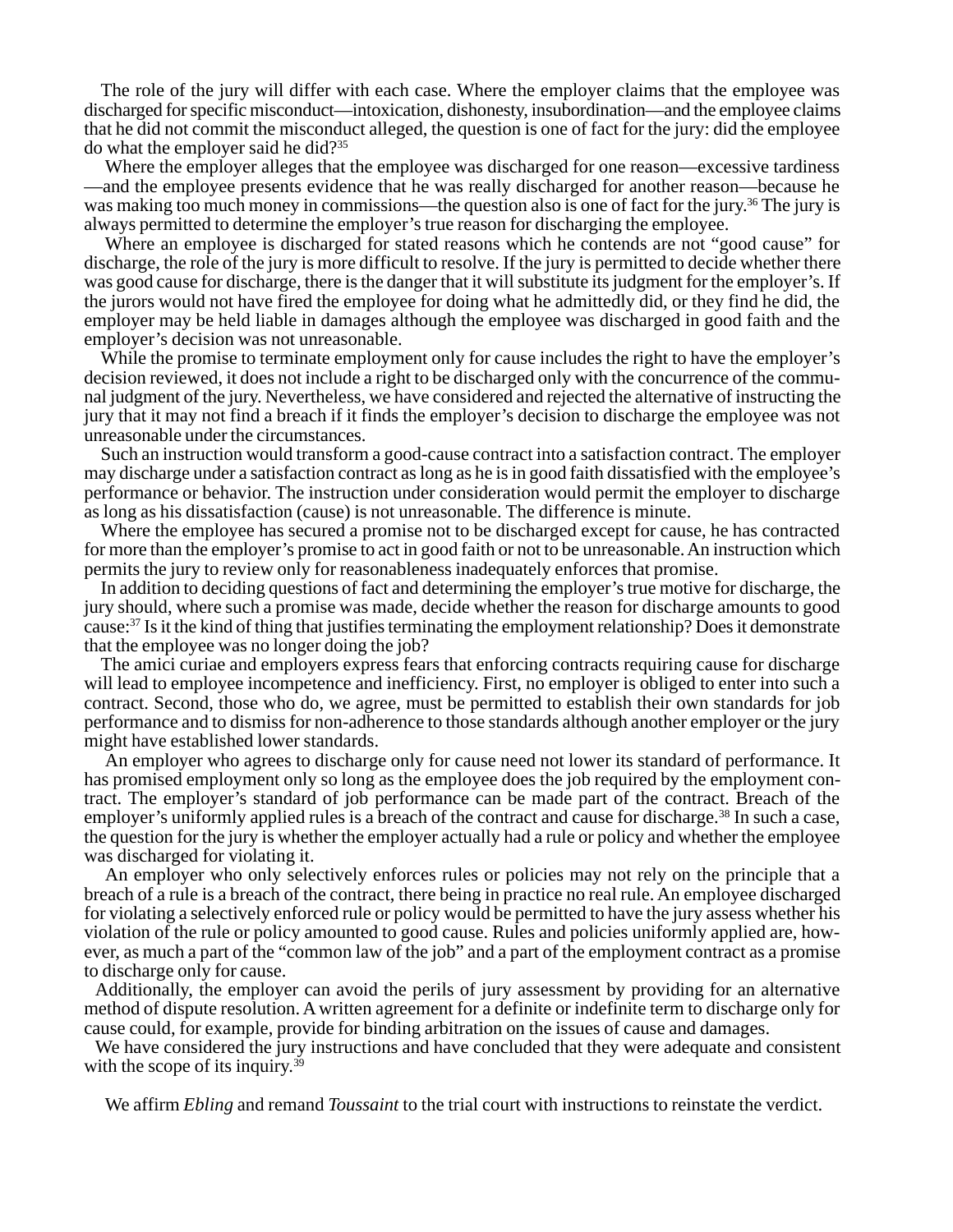KAVANAGH, WILLIAMS, and BLAIR MOODY, JR., JJ., concurred with LEVIN, J.

RYAN, J. wrote a separate concurring opinion, in which COLEMAN, CJ., and FITZGERALD, J concurred.

RYAN, J. dissented in *Toussaint.* COLEMAN, CJ., and FITZGERALD, J. concurred.

### APPENDIX " SECTION XII-B

## " DISCIPLINARY PROCEDURE

"I. PURPOSE — To provide for the administration of fair, consistent and reasonable corrective discipline within Michigan Blue Cross.

"II. SCOPE – All Michigan Blue Cross employees who have completed their new hire probationary period. For the policy covering employees who have not completed their new hire probationary period see Section I of this manual.

"III. POLICY — It is the policy of the company that:

"A. Good discipline and acceptable social behavior will prevail at all times among employees.

"B. Whenever the work performance or personal behavior of an employee does not meet department standards, a series of progressive, corrective measures will be applied. However, before discipline is applied the employee should be counselled about (1) what the standard of performance or behavior is, (2) how he or she is not meeting that standard, (3) what he or she should do to correct the performance or behavior, and (4) what action the supervisor will take if the performance or behavior is not corrected.

"C. Within the corrective system, discipline will be given only for cause, and that any disciplinary action will fit the problem it is designed to correct.

"D. For serious problems of behavior which threaten or disrupt company operations and/or other employees, an employee will be suspended.

"E. Any disciplinary action taken will be properly documented using the Employee Discipline Report (2539 Nov. 71).

"F. All matters of discipline between a supervisor and an employee will be treated with strict confidence.

"G. If the problem behavior repeats itself between six months and one year, the last disciplinary action will be applied; and if the behavior repeats itself after one year, it will be treated as a new occurrence.

"IV. PROCEDURE — Whenever normal coaching and counselling have failed to correct an employee's problem behavior, or in the case of spontaneous unacceptable behavior the official Disciplinary Procedure should be started.

"All disciplinary action under this section should be documented using the Employee Discipline Report (2539 Nov. 71), and each section of the report should be discussed with the employee. The employee should then sign the form to indicate his acknowledgement, but if the employee refuses to sign, a notation of that fact will suffice. Copies of the report should then be distributed as indicated.

" A. NORMAL DISCIPLINARY SEQUENCE — The following steps represent the normal sequence of disciplinary action for most types of problem behavior. When the nature of the problem warrants it, however, the sequence should be initiated at an advanced step.

"1. *Verbal Warning* — The term `verbal warning' as used in this procedure is used in its conventional sense of `first warning' as opposed to its literal sense of `by word of mouth'. The conventional usage is preferred since the verbal warning must be documented and hence might be confused with a written warning which is the second step in the disciplinary sequence. The term `verbal warning' should also be distinguished from the normal coaching and counselling of an employee which should always precede the institution of the official Disciplinary Procedure.

"2. *Written Warning* — If the unacceptable behavior continues after an employee has received a documented verbal warning, or if the nature of the behavior warrants it, a written warning to the employee should be issued.

*"3. Disciplinary Probation.*

"a. Disciplinary probation is defined as a specific reasonable period of time given to the employee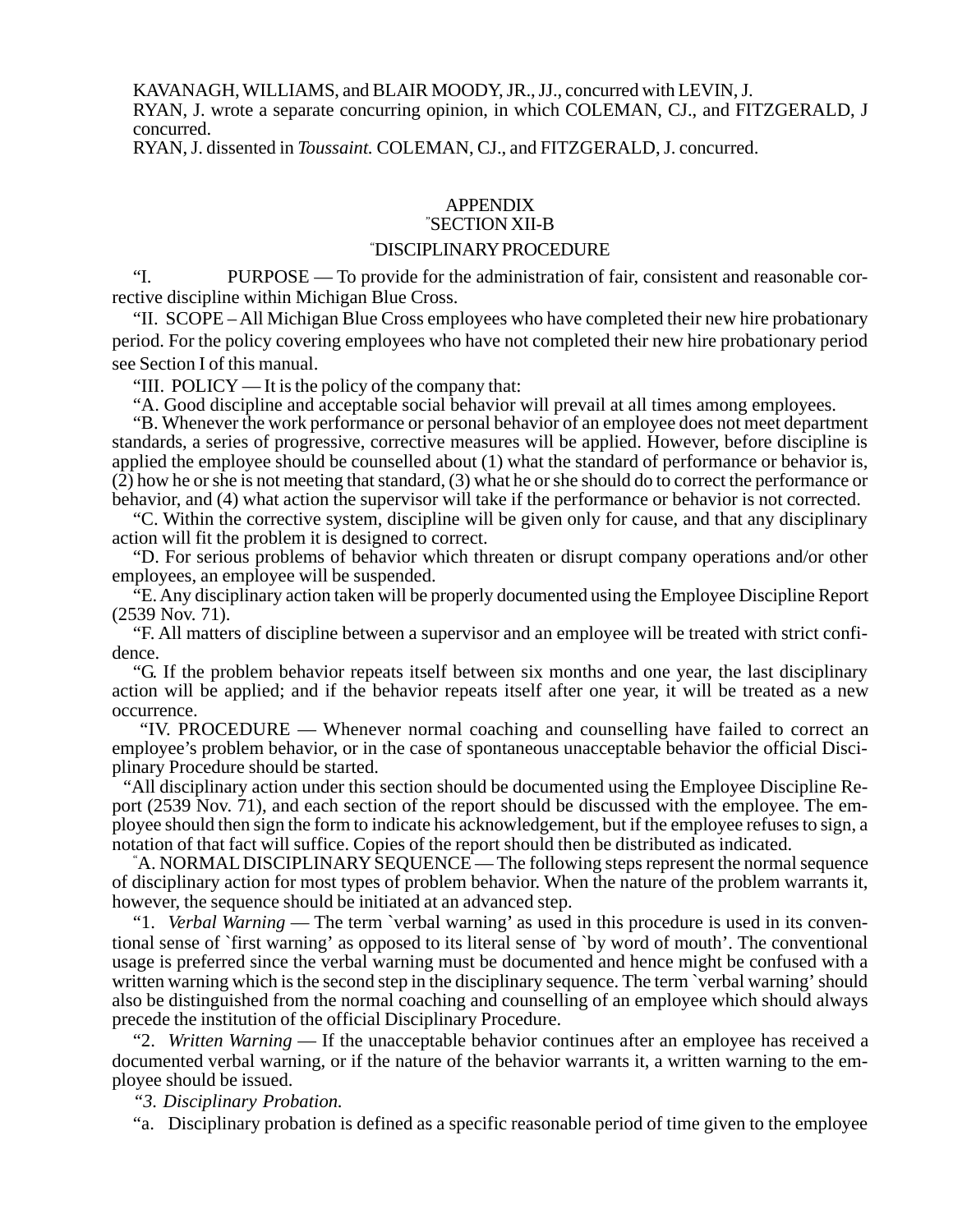to correct problem performance or behavior. Consequently, all due care should be exercised when determining the period of the probation so that it is reasonable in view of the problem behavior sought to be corrected.

*"Note:* It is imperative that the employee understand that the probationary period is the maximum amount of time allowed for improvement of the problem behavior and the lack of noticeable improvement for a recurrence of the problem behavior can result in termination at any time prior to the expiration of the probationary period.

"b. In most cases the probationary period should not exceed 90 days.

"c. The employee's next scheduled merit increase should take into account the period of probation and in no event should an increase be granted during the period of probation.

"d. At any time prior to the expiration of the probationary period, the department finds that the employee's behavior or performance has improved to a satisfactory level, they may at their discretion either reduce or remove the probation.

*"4. Termination.*

"a. If the performance or behavior which causes the disciplinary probation is not corrected within the period specified, the employee should be terminated. Only in cases of serious possible injustice should the probationary period be extended but if extended it should not exceed the length of the original probationary period.

"b. Examples of reasons for termination without prior corrective discipline are covered in Section VII of this manual. Please note, however, that in such cases the employee should first be suspended according to the procedure set forth in paragraph C below.

*"Note:* Because of the serious nature of disciplinary terminations, it is recommended that supervisors review the case with their manager and the personnel assistant assigned to the department before notice of the termination is given to the employee.

"B. DISCIPLINARY SUSPENSION.

"1. A disciplinary suspension is a method of corrective discipline whereby an employee is given time off without pay for misconduct which, although serious enough to warrant immediate disciplinary action, is not so serious as to warrant termination. (See `Suspension Pending Discharge' Paragraph C below.)

"2. At the time the employee is suspended, he is to be informed by his supervisor that he should leave the building immediately and should not return before the date specified by the supervisor.

"3. Documentation of the incident will be prepared by the supervisor using the Employee Discipline Report and the Employee Copy given to the suspended employee prior to his departure from the building. The date the employee is to return to work should be clearly indicated in the report so as to avoid any possible misinterpretation by the employee.

"4. Normally a disciplinary suspension should not exceed three days.

"5. A disciplinary suspension should not be used if it exceeds the magnitude of discipline appropriate for the problem behavior.

" C. SUSPENSION PENDING DISCHARGE—(This paragraph applies to all proposed terminations except those which are a result of application of the Normal Disciplinary Sequence.)

"1. When an employee's misconduct is such as to warrant immediate termination under Section VII of this manual, the employee should first be suspended. A suspension provides the necessary time to make proper assessment of the situation and to determine the appropriate course of action.

"2. At the time the employee is suspended he is to be informed by the supervisor that he should leave the building and that he will be notified if and when he is to return to work.

"3. Documentation of the incident will be prepared by the supervisor using the Employee Discipline Report. If possible the Employee Copy should be given to the suspended employee prior to his departure from the building.

"4. It is the responsibility of the department manager to consult with the personnel assistant assigned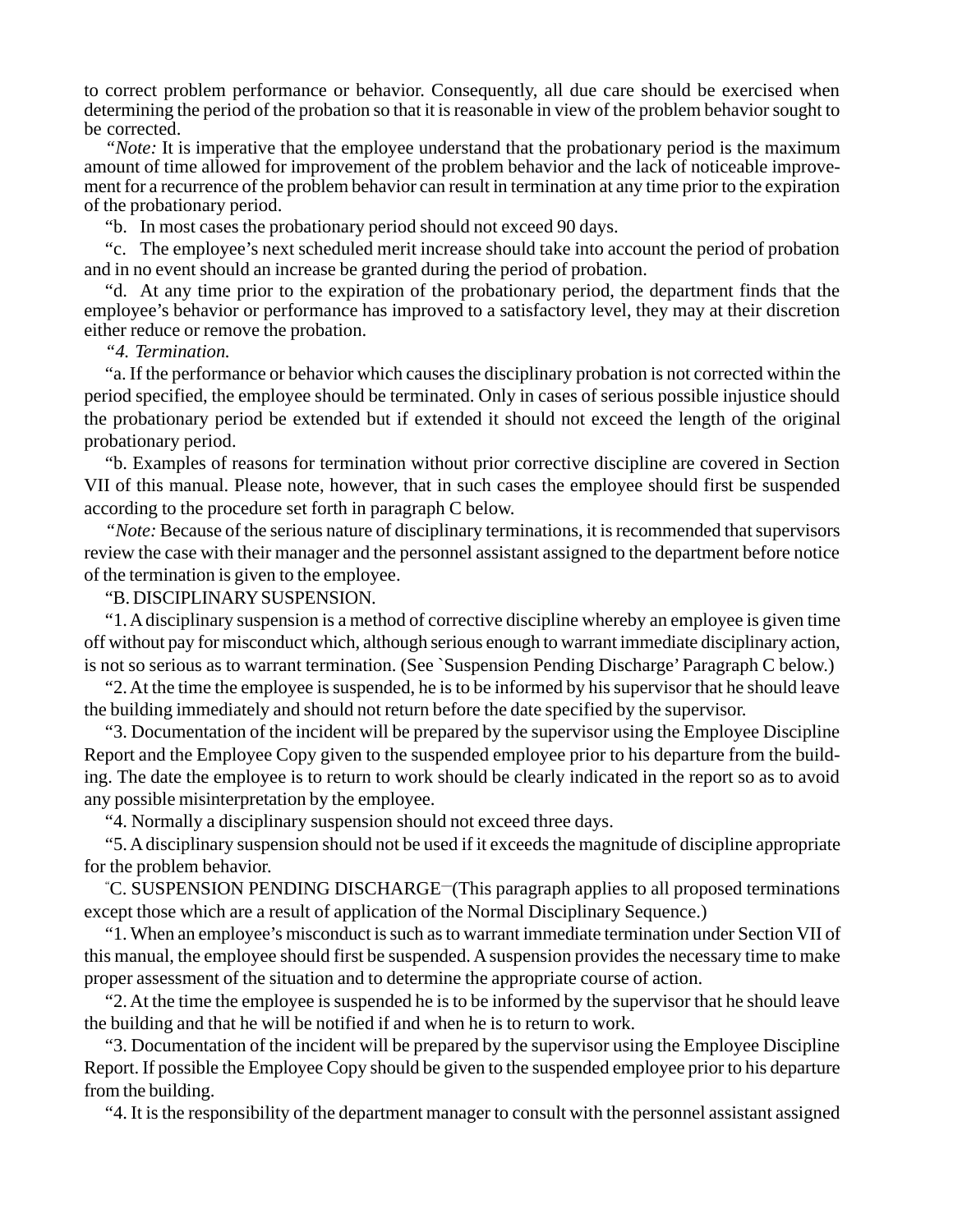to the department in order to determine the appropriate course of action and to notify the employee of the disposition of his case within a maximum of three working days.

"5. Suspension will normally be without pay; however, an employee shall be paid for time lost due to a suspension if after investigation the employee is allowed to return to work and a penalty less than Disciplinary Suspension is approved.

"D. APPEAL—An employee who has received disciplinary action and feels that such action is not justified may use the Employee Complaint Procedure defined in Section XII-A of this manual.

"E. QUESTIONABLE CASES—If at any time there is a question about disciplinary procedure or about how to handle a case for which there is no known precedent, the manager should call the personnel assistant as-signed to the department for counsel before any action is taken."

### " SECTION VII

### " TERMINATIONS

"I. PURPOSE—To define Michigan Blue Cross employee termination policies and procedures.

"II. SCOPE—All Michigan Blue Cross Areas, Divisions and Departments.

"III. POLICY—It is the policy of the company to treat employees leaving Blue Cross in a fair and consistent manner and to release employees for just cause only.

"IV. PROCEDURE.

"A. Notice of Termination.

*"1. Employee Terminations—* Employees who have completed one year or more service with Michigan Blue Cross are expected to give two week's notice of their intention to terminate. For employees with less than one year's service, but who have completed 90-days of employment, one week notice is expected.

*"2. Employee Released by Company* —Employees who are released by the organization for such reasons as unsatisfactory work performance or excessive absence and/or tardiness are given 2 weeks notice if the employee has passed the new hire probation period (clerical—3 months, S.A.T.—6 months). Disciplinary probation in writing will constitute notice if it indicates that the employee will be released if the problem is not corrected. (See Section XII-B, Disciplinary Procedure.)

"B. TYPES OF TERMINATIONS—Terminations fall into the following categories:

*"1. Voluntary Terminations—* As a general rule, employees who give notice to resign continue to work until their termination date. If, for good reason, the department manager feels that an earlier termination is advisable, such termination may be arranged after consultation with the Personnel Department. Payment in lieu of notice will be made according to the employee's length of service (Paragraph A above).

*"2. Involuntary Terminations—* Release of employees from the organization can fall into one of the following categories:

*"a. Release With Notice—A* release with notice FOR SUCH REASONS AS unsatisfactory work performance or excessive absenteeism and/or tardiness may be given when the employee has completed the employment probationary period. Any such release with notice must be preceded by a disciplinary probation period for the employee. (See Section XII-B, Disciplinary Procedure.)

*"b. Release Without* Notice—In extremely serious situations employees may be released without notice; however, such an employee should be suspended (Section XII-B, Disciplinary Procedure), prior to release. Such suspension will give the supervisor an opportunity to discuss the situation with the personnel assistant assigned to the department to review details of the case. If after this consultation the reasons are serious enough to warrant release, such action can be taken without embarrassment to the supervisor. If the situation is not serious enough to warrant immediate release, other disciplinary measures can be determined.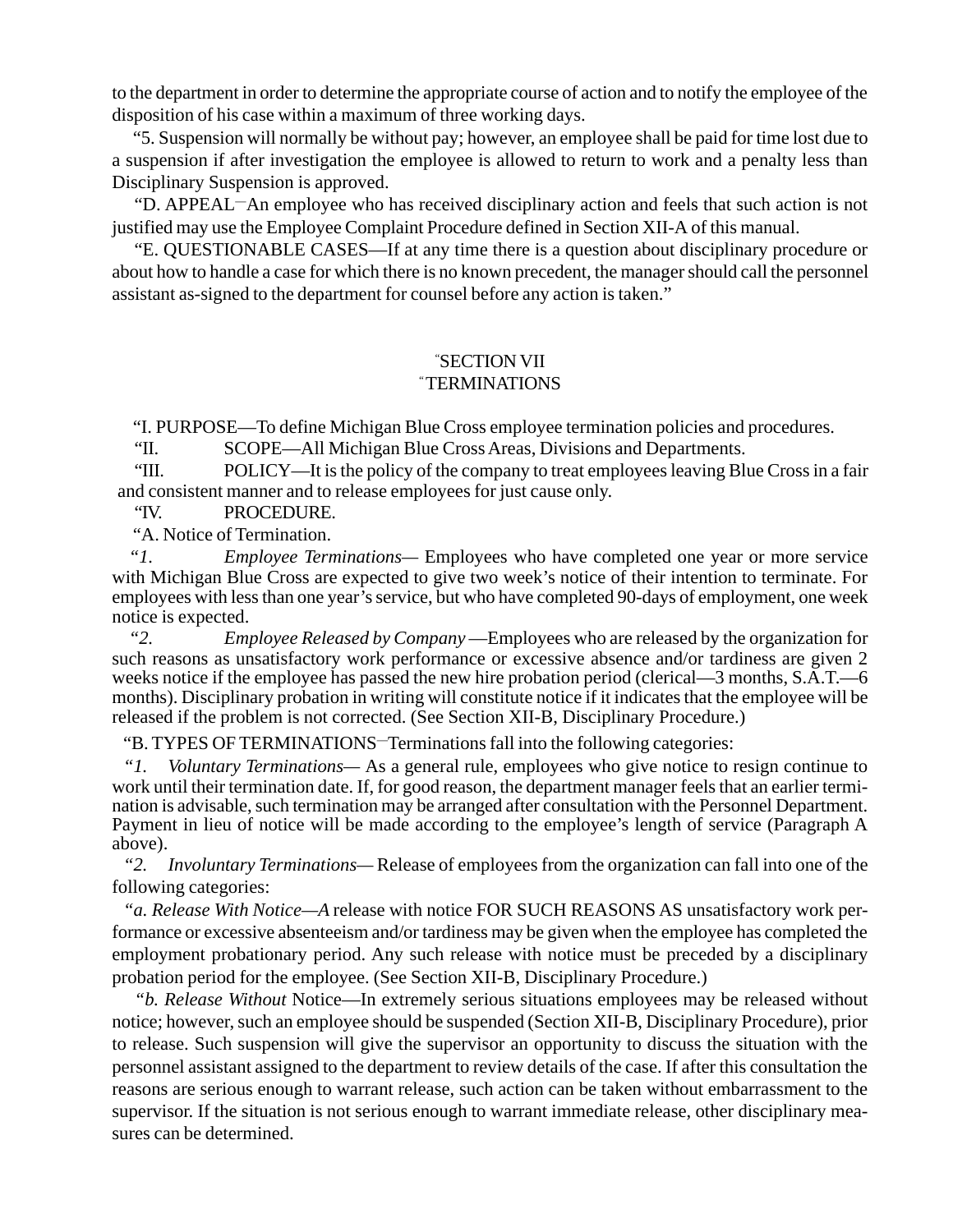"The following types of situations may be the basis for immediate suspension and release.

"\* Misconduct, such as fighting, gambling or use of profane or abusive language toward fellow employees or others.

"\* Furnishing information such as subscriber or confidential employee record to unauthorized persons or agents.

"\* Reporting for work or engaging in company business if mobility or judgment are impaired due to influence of intoxicants or drugs.

"\* Illegal possession or sale of alcohol, drugs, numbers slips or illegal gambling devices.

"\* Dishonesty, including falsification of employee's own or other employee's time cards, falsification of company records, falsification of employment application or medical history, or theft.

"\* Refusal to obey direct orders from the immediate superior or refusal to perform work assigned without valid reasons. (Insubordination.)

"\* Willful damage to property owned, rented, leased or used by the company.

"\* Engaging in a business likely to conflict with or become involved with the business of the company without permission of the Department Manager. (The Manager should consult with the company's General Counsel.)

"\* Failure to notify supervisor or manager during three successive working days of absence. SPE-CIAL NOTE: If the employee does not notify supervision within the three day period, the employee should be terminated by THE DEPARTMENT. *A registered* letter should be sent to the employee's home notifying him of the termination. A Notice of Termination, unsigned by the employee, should be sent to the Personnel Department. Care should be exercised by the supervisor so that calls to an employee's home regarding the absence cannot be interpreted as the employee's notice of absence.

" C. Terminal Vacation Pay.

*"1. Terminations and Releases* —Employees who terminate or are released from the organization will receive terminal vacation pay accrued to the date of termination up to a maximum of three weeks for employees who have not completed five years of service and up to a maximum of four weeks for employees who have completed five years or more. Terminal vacation pay will be received along with the employee's final check.

*"2. Maternity Absence* —Employees eligible for maternity absence must leave at the end of seven months of pregnancy. Terminal vacation pay will be made to them according to C-1 above. When the employee returns from the maternity absence, an adjusted date of hire will be given. Time worked before the maternity absence will be counted towards the accrual of the next vacation unit or bonus vacation unit.

*"3. Terminations for Pregnancy* —Employees who stop work for reasons of pregnancy may be eligible for a Maternity Absence, as discussed in Section V. Employees who are not eligible for maternity absence will be terminated. In the case of maternity absence, a doctor's statement indicating the date of delivery should be submitted to the supervisor as soon as possible, but no later than the end of the third month of pregnancy. It is expected that this statement will be obtained during a regular visit to the doctor. The supervisor will attach the doctor's statement to the completed `Notice of Termination' form and send them to the Personnel Department at least three weeks in advance of the termination date.

*Note:* Also see Section V of this manual regarding Maternity Leave Policy.

*"4. Termination During Initial Employment Probationary Period* — For employees who have not completed the initial probationary period, refer to Section I-H.

*"5. Retirement—* (See Section II-E.)

" D. TERMINATION FORM—'Notice of Termination' , Form No. 2-16R4, \* \* \* will be completed for all employees terminating from the payroll following notice to the Department or District Manager. In all cases the original of the form will be signed by the employee and the Manager.

"1. The `Notice of Termination' , Form No. 2-16R4, will be completed in duplicate by all departments. The original will be sent to the Personnel Department as soon as possible after notification of termination. The copy is to be retained for the department file.

"2. The Personnel Department will contact the department and make an appointment for an exit interview with the employee, usually several days prior to the termination.

"E. EXIT INTERVIEW — Every termination, whether a dismissal or resignation, calls for a confiden-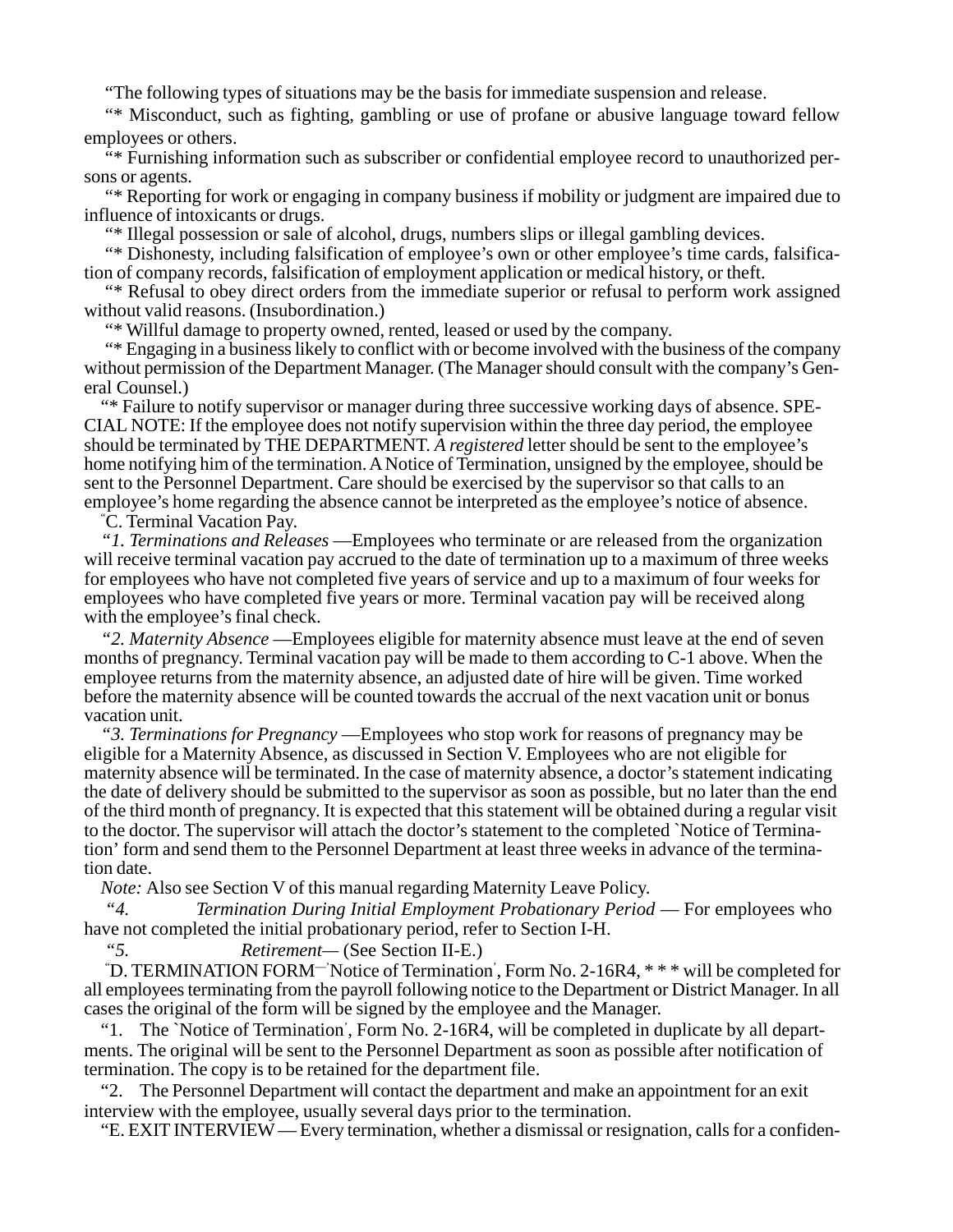tial interview by the Personnel Department. During the exit interview the employee is informed concerning:

"1. The final check. As a general rule, the final check for a terminated employee in the Home Office and Detroit District Offices will be available on the date of termination. This commitment, however, cannot always be met due to certain schedules or demands on the Payroll Department. Final checks that cannot be made available on the date of termination will be mailed to the employee's home.

"Checks for employees terminating in the District Offices (other than Detroit area) will be mailed following the receipt of the final records (Time Card, Attendance Record, etc.).

"2. Disposition of all other employee benefits.

"3. Surrender to the company of passes, HSI licenses and company property.

" F. EMPLOYEE RECORDS — It is important that the Attendance and Bank Time sheet and time card of a terminating employee be in the Personnel Department in time for the Payroll Department to prepare the final check.

*"1. Home & Detroit District Offices —* For those employees terminating on Friday, the Attendance and Bank Time sheet and time card should be in the Personnel Department by Thursday morning (the day before the last day worked). If an employee is released without notice, the Notice of Termination along with backup memos, time cards and attendance sheets should be sent to the Personnel Department immediately.

*"2. District Offices* — Attendance and Bank Time sheet and time card for a terminating employee must be sent to arrive in the Personnel Department in the Home Office on the day before termination. Notice of Termination with backup memos, time cards and attendance sheet should be sent to the Personnel Department immediately for employees who are released without notice.

" G. VACATION AND PENSION RIGHTS — Employees terminating for any reason, except for Maternity Absence or Military Leave, lose all rights to length of service and will be considered as a new employee in the event of rehire. Eligibility for vacation and pension plan will be calculated from the date of rehire."

### "SECTION XII-A

#### " EMPLOYEE COMPLAINT PROCEDURE

"I. PURPOSE. To provide all employees with a means of resolving personal complaints regarding their work or working relationships. Nothing in this procedure is intended to prevent employees from continuing to discuss problems with the Personnel Department staff.

"II. SCOPE. This policy applies to all employees of Michigan Blue Cross.

"III. POLICY. Generally, employee complaints relating to any aspect of employment with Michigan Blue Cross should be resolved between the employee and his immediate Supervisor. However, if the complaint is not re-solved to the satisfaction of both parties, recourse may be sought at higher levels of management with the help of the Personnel Department. It is understood that any employee who follows this procedure will be treated courteously and that his case will be handled confidentially at all levels. Moreover, he will not be subject to disciplinary action or reproach in any form for utilizing the Employee Complaint Procedure. Documentation of complaints will not be placed in an employee's file, but will be held by the Personnel Department as a basis for future decisions in resolving complaints.

"The Personnel Department will provide confidential counselling service for personal employee problems as required.

"IV. PROCEDURE.

"A. STEPS TO RESOLVE A COMPLAINT –

"1. The employee should discuss any complaint with his immediate Supervisor. If the em-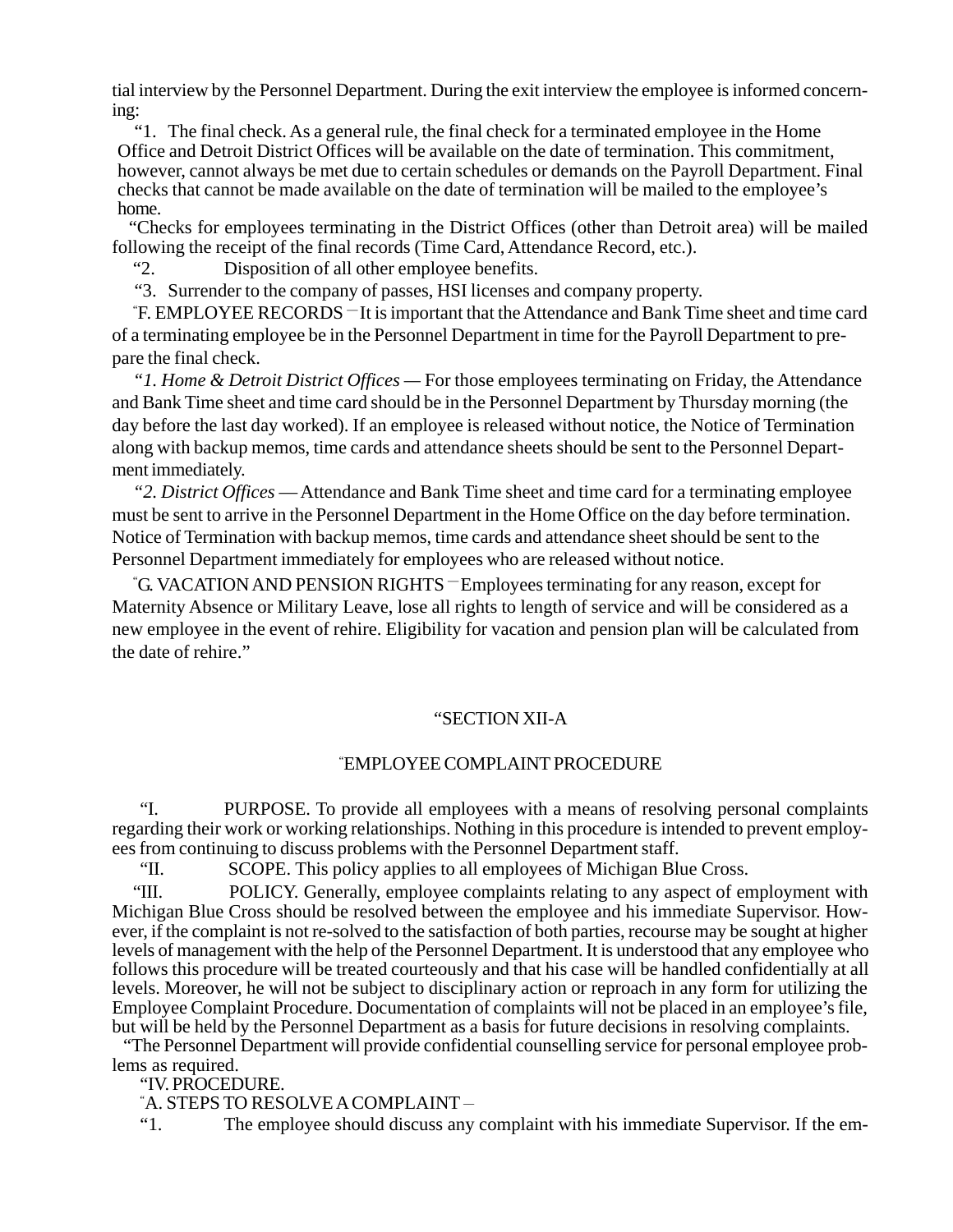ployee is not satisfied with the results, he may request further consideration at the next step. If the nature of the complaint is such that the employee does not wish to discuss it with the Supervisor, the employee may initiate the complaint through step number two. If the employee makes no further appeal within ten working days after receiving the decision, it will be assumed that the complaint has been resolved to the employee's satisfaction.

"2. The employee may request a conference with his Supervisor's immediate Supervisor, or he may contact the Employee Relations Coordinator in the Personnel Department. In case the employee elects to contact the Employee Relations Coordinator, an appropriate staff member of the Personnel Department may be appointed to discuss the situation with the employee in an attempt to resolve the complaint. In either case, the employee may be accompanied by another employee of his choice, if he so desires.

"3. If the employee or the Personnel Department is still not satisfied with the disposition of the complaint at this point, either the employee or the Personnel Department may appeal the decision up through the appropriate levels of management. Opportunity for discussion will be provided `up the line' of management, and if necessary, to the Employee Relations and Compensation Committee and the Company President.

"B. RESPONSIBILITY OF MANAGEMENT — DOCUMENTATION AND RESPONSE TIME.

*"1. Documentation —* When discussing a complaint with an employee, the immediate Supervisor may in-form the employee verbally of the decision or answer. Except for very minor complaints which are resolved immediately, each complaint and the decision or answer must be documented and forwarded to the Employee Relations Coordinator at each step of the Procedure.

*"2. Response Time —* As a general rule, the employee should not have to wait more than two or three working days to receive an answer or decision from the Supervisor. In no case should an employee have to wait more than ten working days for an answer at any step.

" C. RESPONSIBILITY FOR ACTION — Fact finding, policy interpretation, written documentation, and follow-up will be the responsibility of the Supervisor at the first step, the Personnel Department or Manager at the second step, and the appropriate management person at succeeding steps.

" D. EMPLOYEE COUNSELING — It is important to realize that problems which affect performance or work relationships may be discussed confidentially with the Personnel Department staff. There are many instances when this helpful consultation serves an employee's needs apart from the Employee Complaint Procedure. Employees are encouraged to utilize this less formal counseling service as the need arises."

#### REFERENCES FOR POINTS IN HEADNOTES

[1, 2, 14, 17-19] 53 Am Jur 2d, Master and Servant §§ 20, 32.

Validity and duration of contract to be for permanent employment. 60 ALR3d 226.

[3, 22, 23, 27] 53 Am Jur 2d, Master and Servant § 27.

[4-7] 53 Am Jur 2d, Master and Servant §§ 27, 45.

Employee's arbitrary dismissal as breach of employment contract terminable at will. 62 ALR3d 271. [6, 13, 23] 53 Am Jur 2d, Master and Servant § 70.

[8-10] 53 Am Jur 2d, Master and Servant § 14 *et seq.*

[9] 53 Am Jur 2d, Master and Servant § 60.

Employee's arbitrary dismissal as breach of employment contract terminable at will. 62 ALR3d 271. [11, 12, 20, 21] 53 Am Jur 2d, Master and Servant § 37.

[13] Employee's arbitrary dismissal as breach of employment contract terminable at will. 62 ALR3d 271.

[15-17] 53 Am Jur 2d, Master and Servant §§ 17, 18.

Employee's arbitrary dismissal as breach of employment contract terminable at will. 62 ALR3d 271. [24] 53 Am Jur 2d, Master and Servant § 15.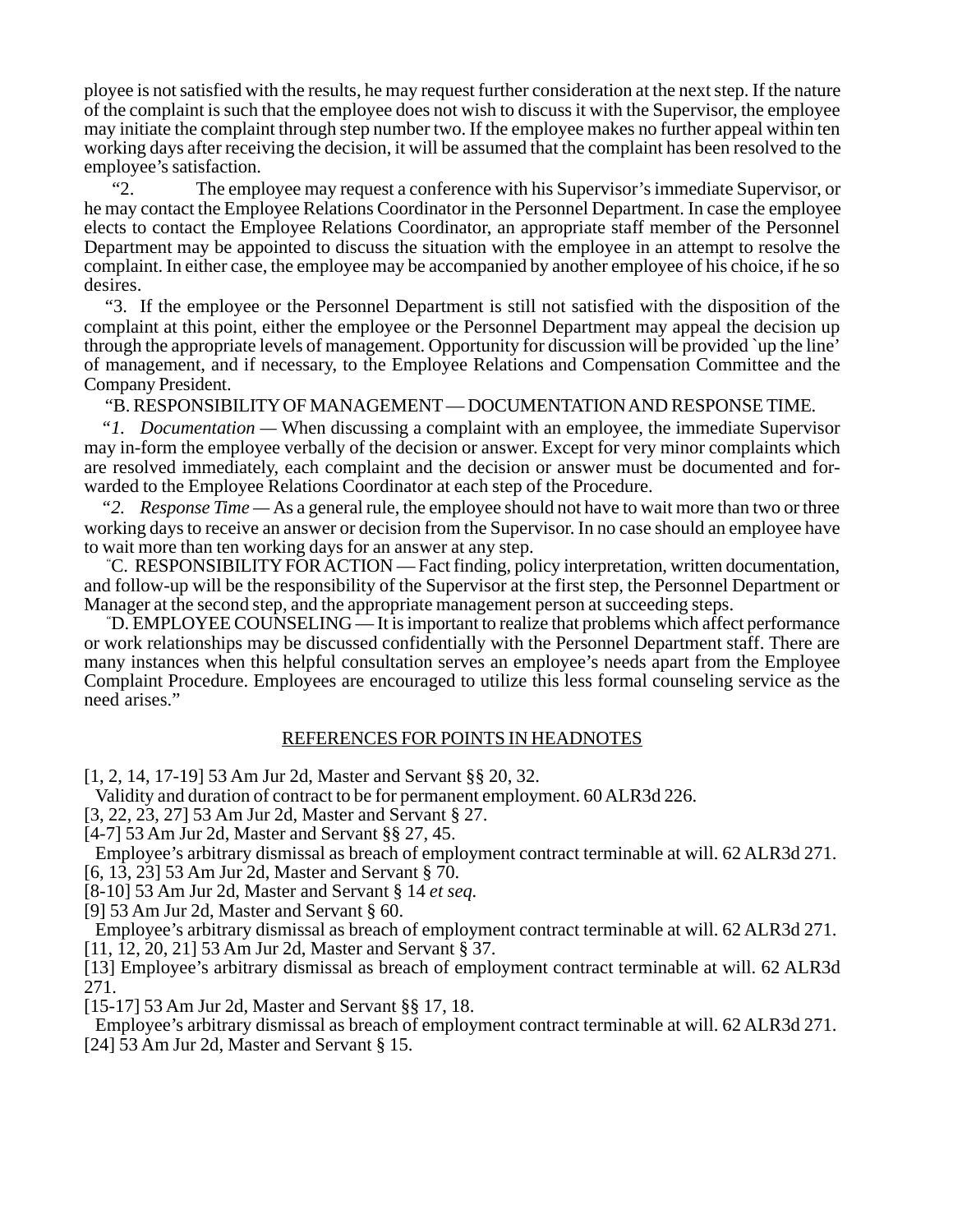#### ENDNOTES

<sup>1</sup>*Lynas v Maxwell Farms,* 279 Mich 684, 687; 273 NW 315 (1937)**.**

*2 Toussaint v Blue Cross & Blue Shield of Michigan,* 79 Mich App 429, 434-435; 262 NW2d 848 (1977).

The Court further concluded that the jury's verdict could not be sustained as an oral contract for a specified term because such a contract would violate the provision of the statute of frauds concerning contracts which cannot be performed within one year. *Id.,* pp 435-439.

*3 Lynas, supra,* p 687.

4 It said that "distinguishing features, promises, or consideration in addition to services to be rendered remove a case from the general rule". *Ebling v Masco Corp,* unreported opinion (Docket No. 29916, November 9, 1977).

5 Ebling had pleaded an oral contract of employment which he claimed could only be terminated for cause. In support of that claim he testified that an officer of Masco had agreed in the course of negotiations and as an inducement to Ebling that he would personally review his job performance and that he would not be discharged if he was doing his job.

Toussaint testified that he had been interviewed by and, on the date of his hire, met with an officer of Blue Cross who "indicated to me that as long as I did my job that I would be with the company" until mandatory retirement at age 65. The officer gave him a Supervisory Manual. Toussaint asked "how secure a job it was and [the officer] said that if I came to Blue Cross, I wouldn't have to look for another job because he knew of no one ever being discharged". On cross-examination he was asked "[d]id you have an employment contract?" and responded "I certainly felt I did", and that the pertinent sections of the Supervisory Manual were part of "my contract" .

<sup>6</sup>It might be said that there is no contract at all, for the refusal to perform or accept services is not a breach but merely the exercise of a reserved power to terminate. Of course, each party is bound to perform to the extent wages or services have been accepted from the other party. 1 Corbin on Contracts, § 96, pp 419-420.

7 See Restatement Contracts, 2d (Tentative Draft No. 2, 1965), § 81, p 64. 1A Corbin on Contracts, § 152, pp 2-6. *Stauter v Walnut Grove Products,* 188 NW2d 305, 311 (Iowa, 1971) (employment contract invalid only if lack of mutuality amounts to lack of consideration).

8 See *The King v Inhabitants of Hampreston,* 5 TR 205; 101 Eng Rep 116 (1793); *Fawcett v Cash,* 5 Barn & Ad 904; 110 Eng Rep 1026 (KB, 1834); Anno: *Duration of contract of hiring,* 11 ALR 469.

9 See *Moline Lumber Co v Harrison,* 128 Ark 260; 194 SW 25; 11 ALR 466 (1917); *Jones v Trinity Parish,* 19 F 59 (CC WDNC, 1883); *Pinckney v Talmage,* 32 SC 364; 10 SE 1083 (1890).

10 See *Graves v Lyon Bros* & *Co,* 110 Mich 670; 68 NW 985 (1896); *Chamberlain v Detroit Stove Works,* 103 Mich 124; 61 NW 532 (1894); *Jones v Manhattan Horse Manure Co,* 91 NJL 406; 103 A 984 (1918).

<sup>11</sup> In *Franklin Mining Co v Harris,* 24 Mich 115 (1871), the question was whether it was error for the trial judge to refuse the requested charge:

"There is no evidence in this case of a contract made by the company to employ the plaintiff for a definite period, and the jury must find for the defendant."

The Court concluded:

"[W]e are inclined to agree with the circuit judge that there was some evidence from which the jury might infer that the employment of Harris as mining captain was for at least a year."

Harris testified that he hesitated to give up his existing position, apparently a permanent one, for uncertain employment, that he told the agent negotiating the employment for the company that "the Franklin mine management changed so often he did not know what might happen", that the agent replied, "there was no fear of that; he would see the plaintiff all right", that they talked about salary and the agent agreed to pay \$200 more than originally offered saying "he would not let [\$100] or [\$200] stand in the way of getting the man he wanted".

The Court concluded:

"[W]e think the jury were not wholly unwarranted in finding from it that the minds of the parties met upon an engagement which was not to be terminated under a year."

12 Wood, Master & Servant (Albany: Parsons, 1877), § 134, p 272.

13 Also cited were *Tatterson v Suffolk Mfg Co,* 106 Mass 56 (1870); *Wilder v United States (Wilder's*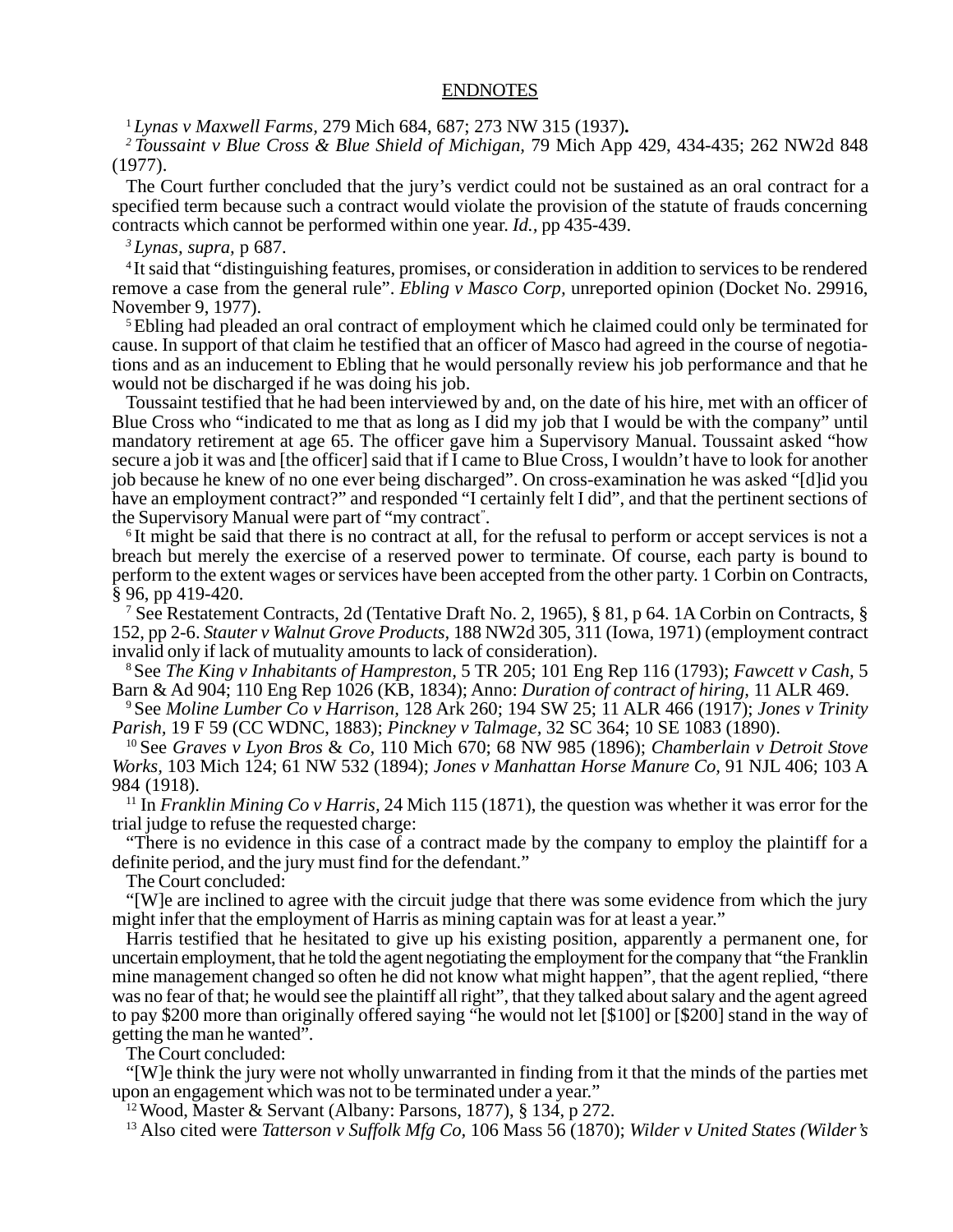*Case),* 5 US Ct Clms 462 (1869); *DeBriar v Min turn,* 1 Cal 450 (1851).

<sup>14</sup> In *Franklin Mining* the jury was permitted to infer the contract duration from the circumstances surrounding its formation. (See fn 11, *supra.)*

In *Tatterson* the plaintiff alleged a hiring by the year, and the employer a hiring by the quarter. The Court said:

"There was no express stipulation, either written or oral, which fixed the time for the continuance of the employment of the plaintiff by the defendant. That element of their contract depended upon the understanding and intent of the parties; which could be ascertained only by inference from their written and oral negotiations, the usages of the business, the situation of the parties, the nature of the employment, and all the circumstances of the case. It was an inference of fact, to be drawn only by the jury. The whole question, What was the contract existing between the parties, at the time the defendants undertook to terminate the employment? was properly submitted to the jury."

In *DeBriar* the plaintiff was hired as a barkeeper for a monthly wage and the use of a room while employed. No definite period of employment was stated. He was discharged and notified that he must vacate his room at the end of the month. He refused, was ejected, and brought an action for damages for being so ejected. The jury's award in his favor was reversed, the Court ruling that he had no cause of action as he had no right to remain in the room and the employer did not use excessive force in evicting him.

*Wilder's Case* was not an employment case at all. The claimant's assignors contracted with the United States Army to transport rations across the country at certain prices which varied according to the time of year. The agreement specified no period of duration. They acted under the contract for two years and then entered into a new contract with a government quartermaster. The government refused to pay under the new contract on the ground that the former one had not been terminated by reasonable notice. The Court of Claims found in favor of the claimants.

Two Scotch cases were also cited by Wood. In *Mitchell v Smith,* 14 SC Sess Cas (1st Series) 358 (1836), the question was whether the dismissal of a bank manager under contract at the pleasure of the directors was justified under the circumstances.

*Fosdick v North British R Co,* 23 Scot, Jur 118; 13 SC Sess Cas (2d Series) 281 (1850), is described in 1 Labatt, Master and Servant (Rochester, NY: Lawyers' Cooperative Publishing Co, 2d ed, 1913), § 201, p 633, fn 2:

"Where it was stipulated that a servant might be dismissed at the pleasure of his employer, and without reason assigned, on receiving a fortnight's warning or a fortnight's wages, and he was dismissed on a charge made against him by a coemployee, which he alleged to be unfounded, it was held that he could not recover damages on the ground of having been dismissed, but based on the theory that the employer had authorized or adopted the proceedings of the coemployee who had brought the charge against him."

<sup>15</sup>*Perry v Wheeler,* 75 Ky 541 (1877).

<sup>16</sup>*Lord v Goldberg,* 81 Cal 596; 22 P 1126 (1889).

<sup>17</sup>*Sullivan v Detroit, Y* & *AA R Co,* 135 Mich 661; 98 NW 756; 64 LRA 673 (1904).

<sup>18</sup> *Elderton v Emmens,* 4 CB 479; 136 Eng Rep 594 (1847), *rev'd on other grounds* 6 CB 160; 136 Eng Rep 1213 (1848); *aff'd* 4 HLC 624; 10 Eng Rep 606; 13 CB 495; 138 Eng Rep 1292 (1853).

The facts in *Elderton* were similar to those in *Sullivan.* The Court of Common Pleas said "[w]hether that [the expression `permanent attorney and solicitor'] means an employment for life, or so long as the company shall exist, or what, we have no means of judging". It held that "permanent" as used in the resolution appointing him meant general employment as opposed to special or occasional employment and that if the parties had intended otherwise, the agreement would have included other provisions.

<sup>19</sup> *Louisville & NR Co v Offutt,* 99 Ky 427; 36 SW 181 (1896), involved a strikebreaker who claimed he was promised that, after the strike ended, he would be reinstated in a position from which he had earlier been discharged for good cause. After the strike, he was kept on the payroll for two months with directions to wait until a place was found for him. He was then discharged. The court found that the evidence failed to support any contract except for employment during the strike. It went on, however, to state "[b]ut if it be conceded that there was a contract for regular  $* * * \text{ work} * * * \text{ so long as [the]}$ plaintiff did faithful and honest work' ", it was "indefinite as to time or term of employment or service, and was, therefore, subject to be terminated at any time at the discretion of either party." Wood on Master & Servant was cited for the proposition that "when the term of service is left discretionary with either party, or when it is not definite as to time," either party may terminate at any time and "no cause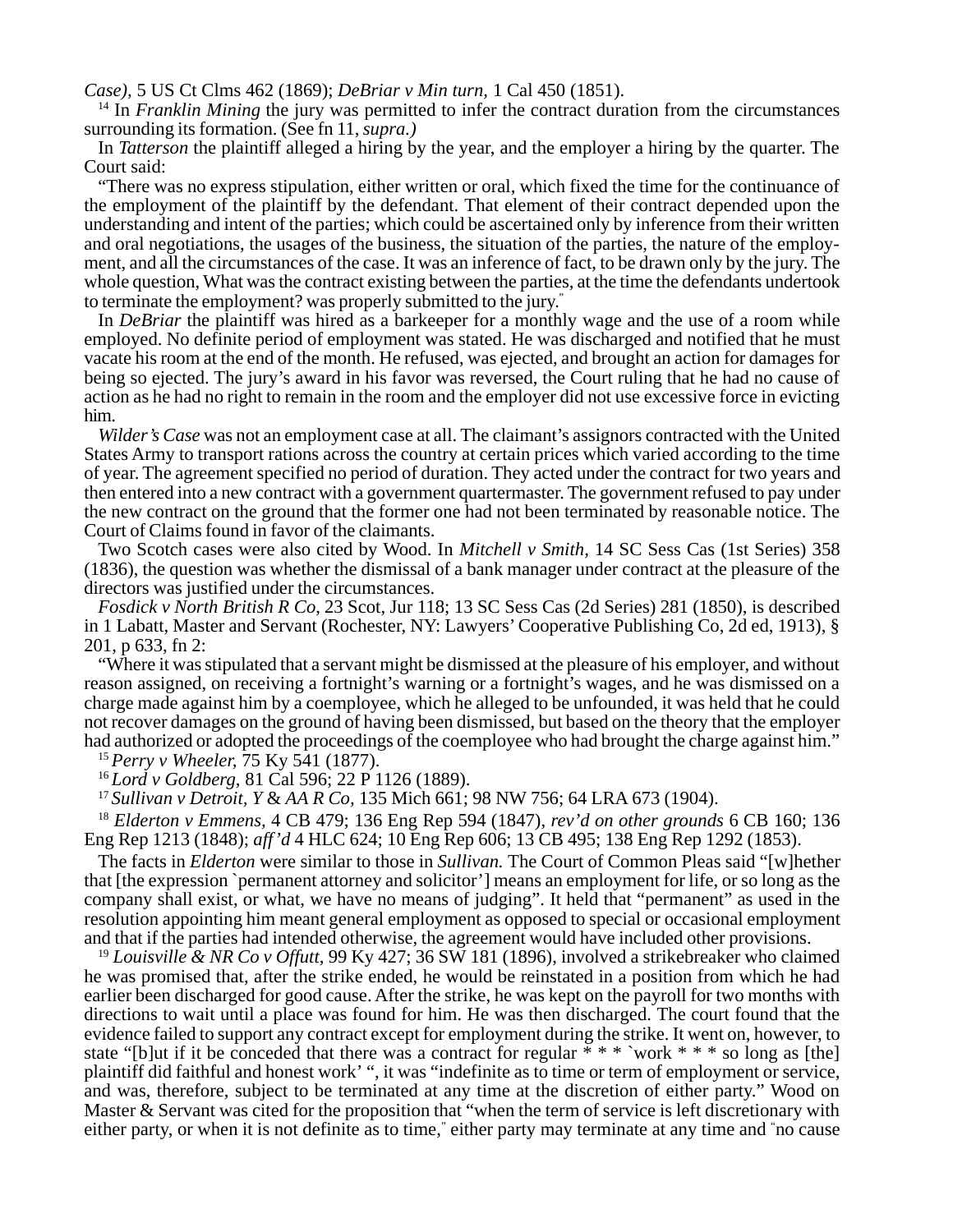therefor need be alleged or proved". As discussed in text this attributes to Wood a stricter rule than actually espoused in his treatise.

<sup>20</sup>*Carnig v Carr,* 167 Mass 544; 46 NE 117; 35 LRA 512 (1897).

<sup>21</sup> "Plaintiff's proofs, taken as true, showed a contract for permanent employment. Such a contract is for an indefinite period and, unless for a consideration other than promise of services, the employment was terminable at the will of either party. *Lynas v Maxwell Farms,* 279 Mich 684, and cases there cited.

"The action of plaintiff in giving up the practice of his profession was but an incident necessary on his part to place himself in a position to accept and perform the contract and not a price or consideration paid to defendant for the contract of employment. *Lynas v Maxwell Farms, supra; Lord v Goldberg,* 81 Cal 596; 22 P 1126; 15 Am St Rep 82 [1889]." *Adolph v Cookware Co of America,* 283 Mich 561, 568; 278 NW 687 (1938).

<sup>22</sup> *Toussaint v Blue Cross* & *Blue Shield of Michigan, supra,* p 435.

23 See *Jones v Graham* & *Morton Transportation Co,* 51 Mich 539; 16 NW 893 (1883); 53 Am Jur 2d, Master & Servant, § 49, p 123.

 $24$  There is indeed a practical difference between definite and indefinite hirings. A contract for a definite term has been generally regarded to be within the section of the statute of frauds concerning an "agreement that, by its terms, is not to be performed within 1 year from the making thereof'', MCL 566.132; MSA 26.922, while an agreement for an indefinite term is generally regarded as not being within the proscription of the statute of frauds. See 2 Corbin, *supra,* §§ 446-447, pp 549-556; *Hobbs v Brush Electric Light Co,* 75 Mich 550; 42 NW 965 (1889); *Sax v Detroit, GH & MR Co,* 125 Mich 252, 255-256; 84 NW 314 (1900); *Adolph v Cookware Co of America, supra.* Employers are thus protected from an entirely oral agreement for a definite term in excess of one year but are not so protected against jury resolution of a claim of an oral agreement for an indefinite term.

It is not contended that the statute of frauds requires that an employment contract providing for job security must be in writing but, rather, that such a provision in an employment contract for an indefinite term is not legally enforceable because where the term is indefinite the contract is, despite such a provision, terminable at will.

Where the employer has not agreed to job security, it can protect itself by entering into a written contract which explicitly provides that the employee serves at the pleasure or at the will of the employer or as long as his services are satisfactory to the employer.

It may indeed not be practicable to enter into a written contract in many kinds of hirings, and there is a risk that a claimed oral promise of job security may be false. Most lawsuits, civil and criminal, however, depend largely, often entirely, on testimonial evidence. Only a few kinds of claims cannot be proven solely by testimony. A promise of job security is not a claim barred unless in writing.

<sup>25</sup> It was therefore unnecessary for Toussaint to prove reliance on the policies set forth in the manual. <sup>26</sup>*Wood v Lucy, Lady Duff-Gordon,* 222 NY 88; 118 NE 214 (1917); *McCall Co v Wright,* 133 AD 62; 117 NYS 775 (1909).

27 and 27 and 27 and 27 and 27 and 27 and 27 and 27 and 28 and 28 and 28 and 28 and 28 and 28 and 28 and 28 an

#### DISCIPLINARY PROCEDURE \* \* \*

"II. SCOPE-All Michigan Blue Cross employees who have completed their new hire probationary period."

### " TERMINATIONS

\* \* \*

"II. SCOPE—All Michigan Blue Cross Areas, Divisions and Departments."

<sup>28</sup>*Cain v Allen Electric & Equipment Co,* 346 Mich 568; 78 NW2d 296 (1956).

<sup>29</sup> 3A Corbin, supra, § 674, pp 205-206.

<sup>30</sup> *Perry v Sindermann,* 408 US 593, 601-603; 92 S Ct 2694; 33 L Ed 2d 570 (1972).

<sup>31</sup> In holding that "the interest of a licensee in obtaining a renewal of his liquor license is very much like the property interest of Sindermann", this Court commented on that decision:

"Although there was no official tenure system, the Court in *Sindermann* found that a quasi-tenure system had been created in practice and that something approaching a mutual understanding existed since teachers in Sindermann's situation were rehired from year to year as long as they continued to perform their duties successfully. Also the Court found that the teachers had legitimately relied on this practice." *Bundo v Walled Lake,* 395 Mich 679, 693; 238 NW2d 154 (1976).

<sup>32</sup> See *Cain v Allen Electric & Equipment Co, supra; Psutka v Michigan Alkali Co, 274 Mich 318;*